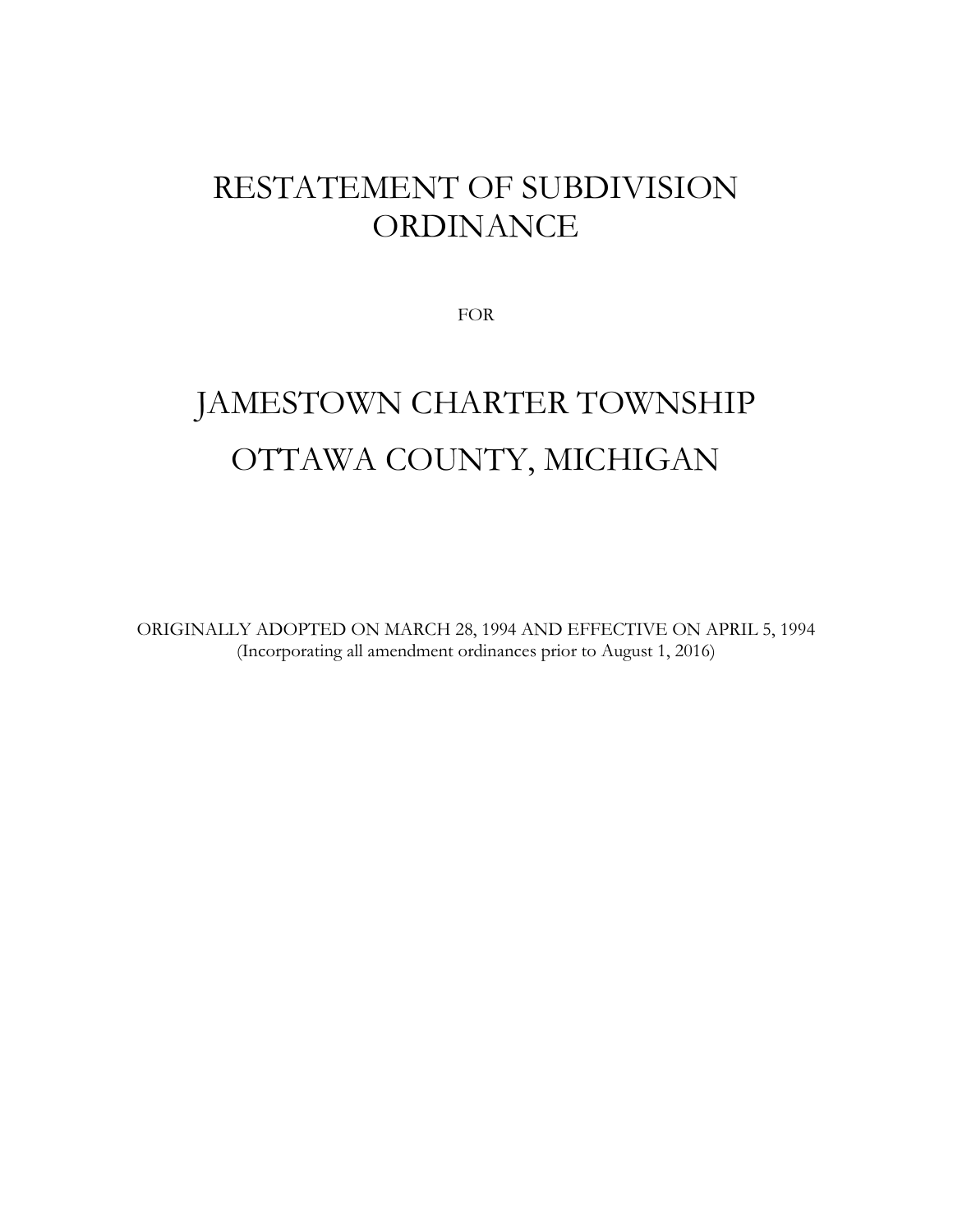# JAMESTOWN TOWNSHIP SUBDIVISION ORDINANCE

# JAMESTOWN TOWNSHIP OTTAWA COUNTY, MICHIGAN

# TABLE OF CONTENTS

| <b>ARTICLE I</b>   | <b>GENERAL PROVISIONS</b>                                              |    |
|--------------------|------------------------------------------------------------------------|----|
| <b>ARTICLE II</b>  | RULES APPLYING TO TEXT AND DEFINITIONS                                 | 3  |
| <b>ARTICLE III</b> | PLATING PROCEDURE AND DATA REQUIRED                                    | 9  |
| <b>ARTICLE IV</b>  | SUBDIVISION DESIGN STANDARDS                                           | 16 |
| <b>ARTICLE V</b>   | SUBDIVISION IMPROVEMENTS                                               | 26 |
| ARTICLE VI         | <b>VARIANCES</b>                                                       | 36 |
| <b>ARTICLE VII</b> | ENFORCEMENT AND PENALTIES FOR FAILURE TO<br>COMPLY WITH THIS ORDINANCE | 37 |
| ARTICLE VIII       | <b>AMENDMENTS</b>                                                      | 38 |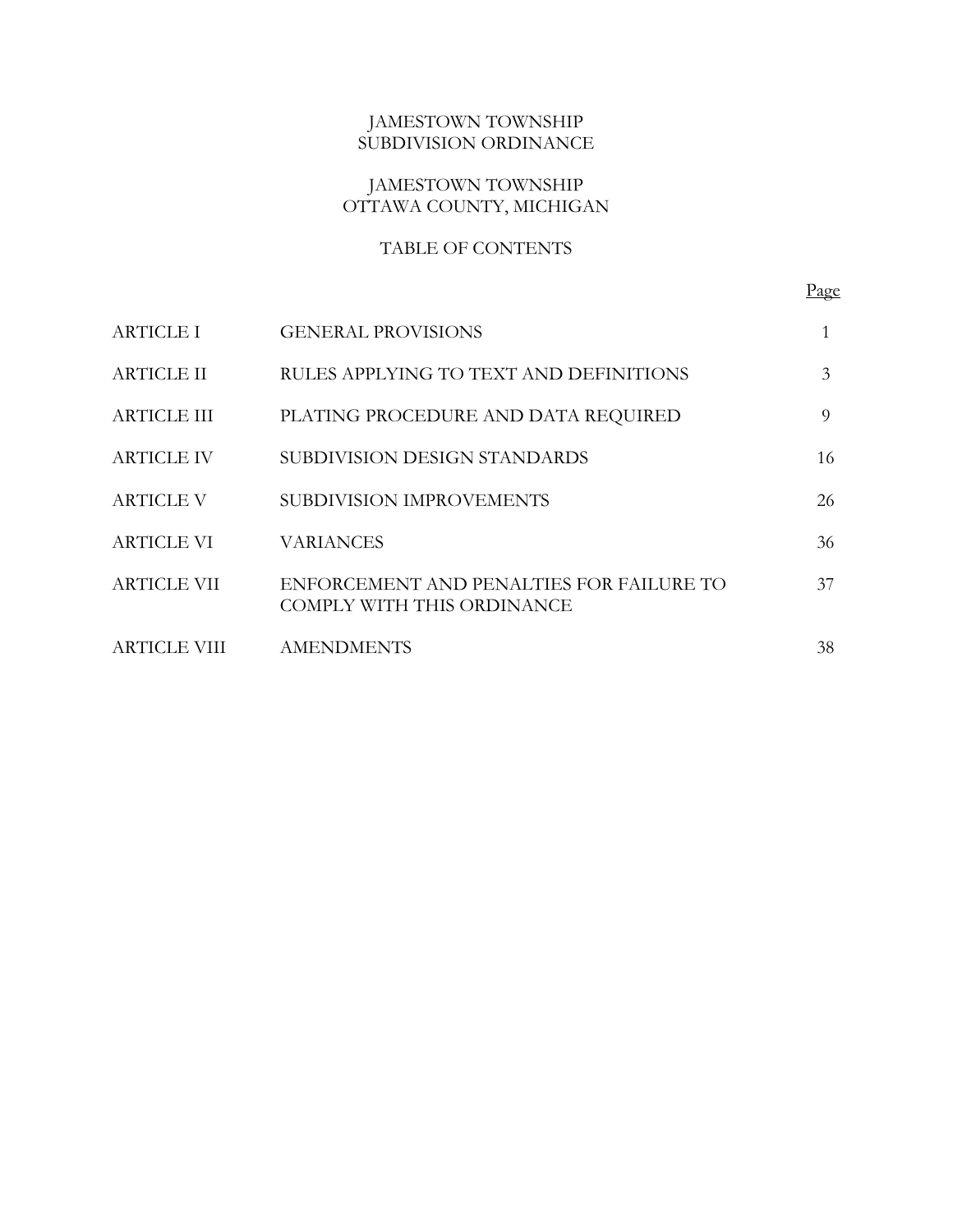#### JAMESTOWN TOWNSHIP SUBDIVISION ORDINANCE

"An Ordinance to regulate the subdivision of land in the Township of Jamestown; to promote the public health, safety and general welfare; to require and regulate the preparation and presentation of (sketch) preliminary and final plats; to establish minimum subdivision requirements; to require minimum improvements to be made or guaranteed by the subdivider; to provide a procedure to be followed by the Jamestown Township Board and Jamestown Township Planning Commission in the application of the terms and provisions of this Ordinance; and to prescribe penalties for the violation of this Ordinance."

BE IT ORDAINED by the Jamestown Township Board, Ottawa County, Michigan as follows:

#### ARTICLE I

#### GENERAL PROVISIONS

#### Section 1.1 – Short Title

This Ordinance shall be known and may be cited as the "Jamestown Township Subdivision Ordinance."

#### Section 1.2 – Purpose

The purpose of this Ordinance is to regulate and control the subdivision of land within the Township in order to promote the safety, public health and general welfare of the Township. Without limiting the generalities of the foregoing, this Ordinance is specifically designed to:

- 1) Provide for orderly growth and harmonious development of the Township consistent with orderly growth policies;
- 2) Secure adequate traffic circulation through coordination street systems with property relation to major thoroughfares, adjoining subdivision and public facilities;
- 3) Achieve adequate provisions for water, drainage, and sanitary facilities and other health requirements;
- 4) Encourage the provision of recreational areas and facilities, school sites and other public facilities; and
- 5) Provide procedures for the achievement of these purposes.

# Section 1.3 – Legal Basis

This Ordinance is enacted pursuant to Michigan Act 246 of 1945, as amended and Michigan Act 288 of 1967, as amended (The Subdivision Control Act of 1967).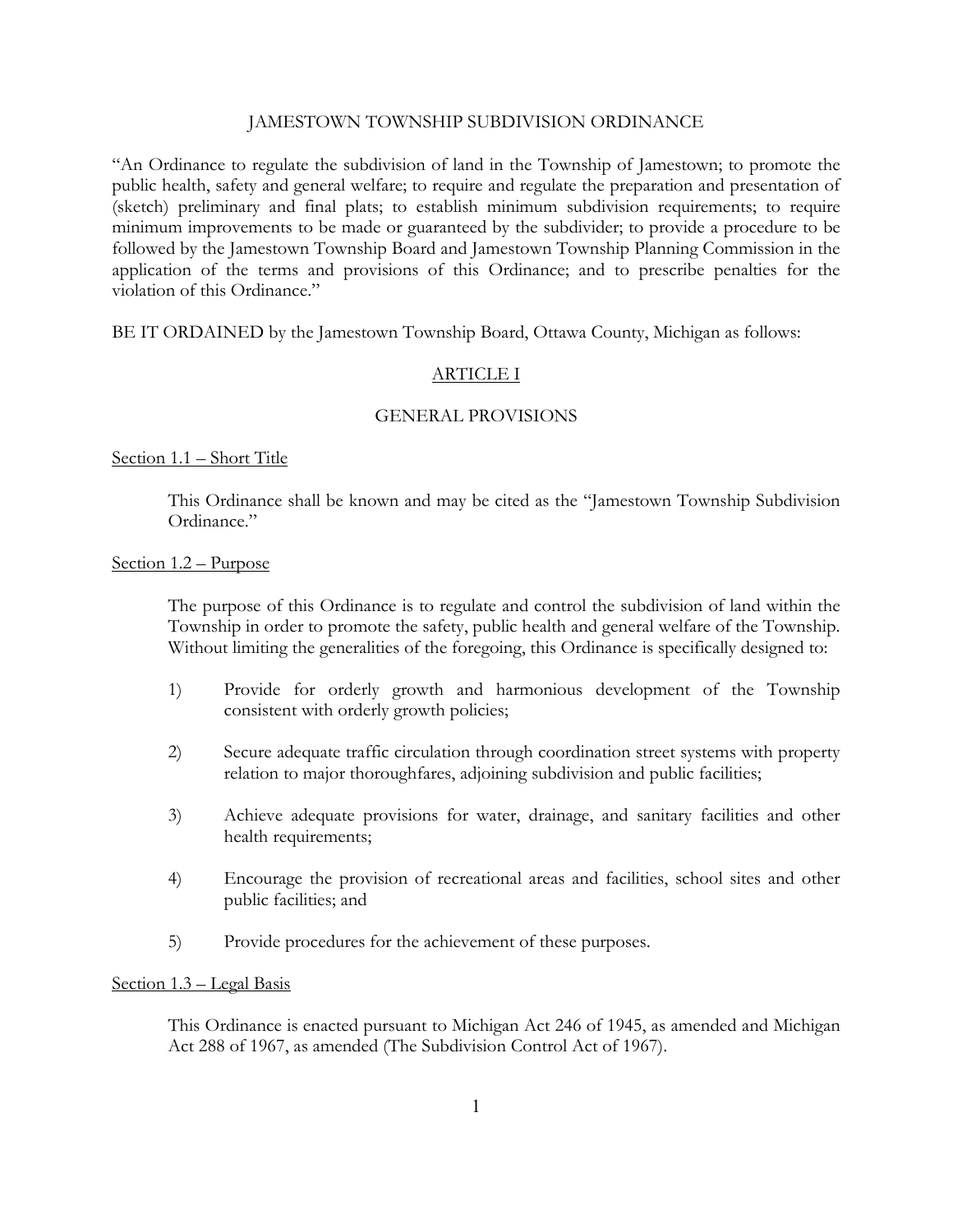# Section 1.4 – Scope

This Ordinance shall not apply to any lot or lots in a plat that has received either preliminary or final approval from the Township Board nor to any lot or lots forming a part of a subdivision created and recorded prior to the effective date of this Ordinance except in the case of any further division of lots located therein. This Ordinance shall not repeal, abrogate, annul, or in any way impair or interfere with existing provisions of other laws, ordinances or regulations, or with private restrictions placed upon the property by deed, to which the Township is a party. Where the Ordinance imposes a greater restriction upon land than is imposed or required by such existing provision of any other ordinance of this Township, the provision of this Ordinance shall control.

#### Section 1.5 – Administration

The approval provisions of this Ordinance shall be administered by the Township Board in accordance with Subdivision Control Act (PA 288 of 1967) as amended.

#### Section 1.6 – Extension of Time

Time periods for completion of review under this Ordinance may be extended by written waiver of the subdivider. The waiver shall specify the length of the extension and shall be filed with the Township Clerk. In case of a waiver of the time for Planning Commission recommendation on a tentative preliminary plat, the extension shall allow for Township Board review for at least thirty (30) days following the Planning Commission's recommendation. If an application for final preliminary plat, or final plat approval is made less than 14 days before the next Township Board meeting, the developer shall either: (1) provide a written extension of time until the Township Board's second following meeting; or (2) pay all actual costs incurred in calling and conducting a special meeting of the Township Board as necessary to meet the applicable deadlines for action provided by the Land Division Act, in which case the subdivider shall deposit in advance the cost as estimated by the Township Clerk to be applied against the actual cost of the special meeting.

#### Section 1.7 – Land Division Act

References to the "Subdivision Control Act" in this Ordinance shall mean the Land Division Act, MCL 560.101, as amended.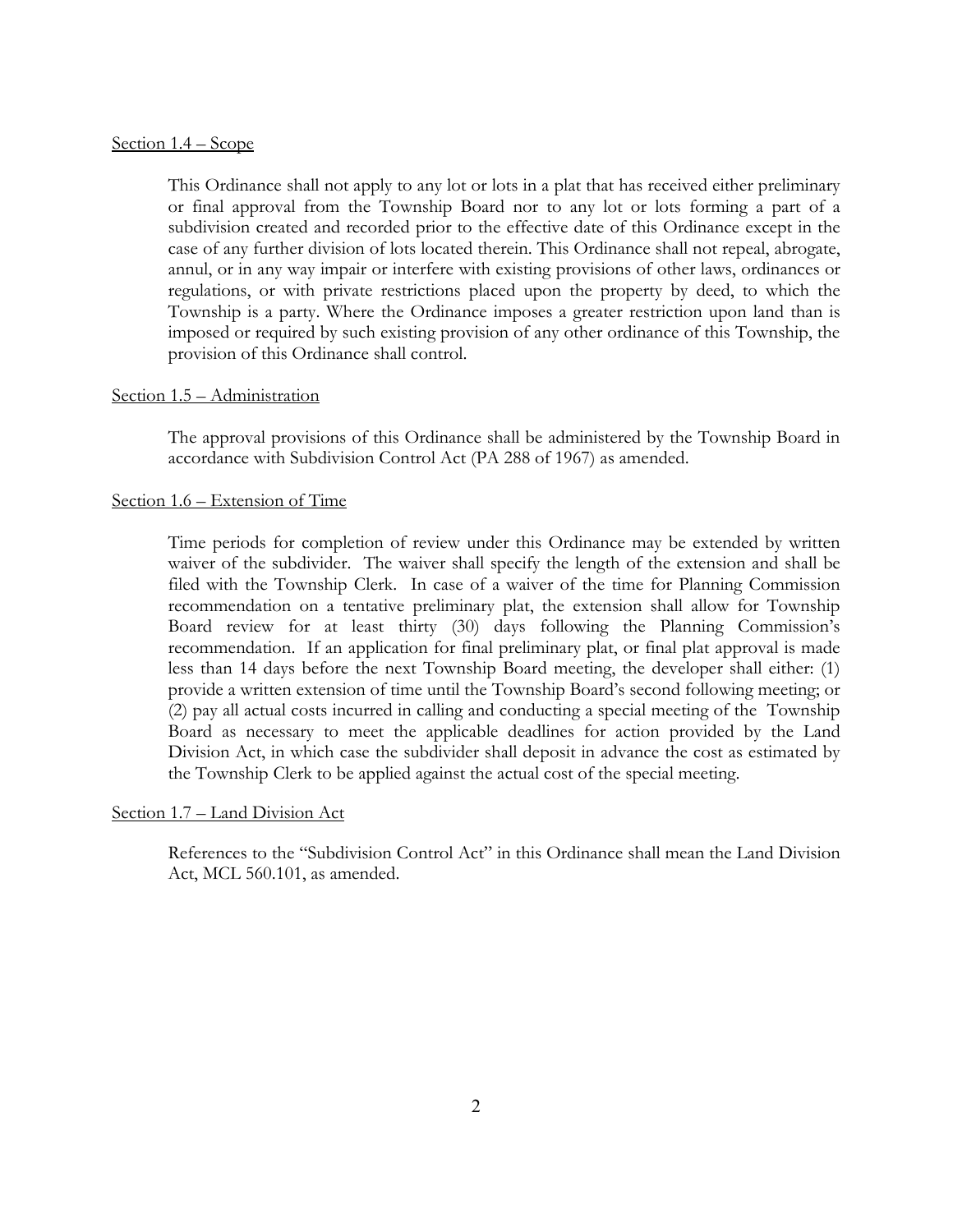# ARTICLE II

# RULES APPLYING TO TEXT AND DEFINITIONS

# Section 2.1 – Rules Apply to Text

The following listed rules of construction apply to the text of this Ordinance:

- 1) The particular shall control the general.
- 2) The headings which title various articles and subsections and the statements of purpose are for convenience only and are not be considered in any construction or interpretation of the Ordinance or as enlarging or restricting the terms and provisions of the Ordinance in any respect.
- 3) The word "shall" is always mandatory and not discretionary. The word "may" is permissive.
- 4) Words used in the present tense shall include the future, and words used in the singular number shall include the plural, and the plural the singular, unless the context clearly indicates the contrary.
- 5) The word "building" includes the word "structure."
- 6) A "building" or "structure" includes any part thereof.
- 7) The word "person" includes a firm, association, partnership, joint venture, corporation, or combination of any of them as well as a natural person.
- 8) The word "used" or "occupied," as applied to any land or building, shall be construed to include the words "intended," "arranged," "designed to be used" or "occupied."
- 9) Any word or term not defined herein shall be used with a meaning of common or standard utilization.
- 10) The term "adjoining lots and parcels" is intended to include lots and parcels separated by highways, roads, streets or rivers.

# Section 2.2 – Definitions

The following listed terms and words are defined for the purposes of this Ordinance and shall apply in the interpretation and enforcement of this Ordinance unless otherwise specifically stated.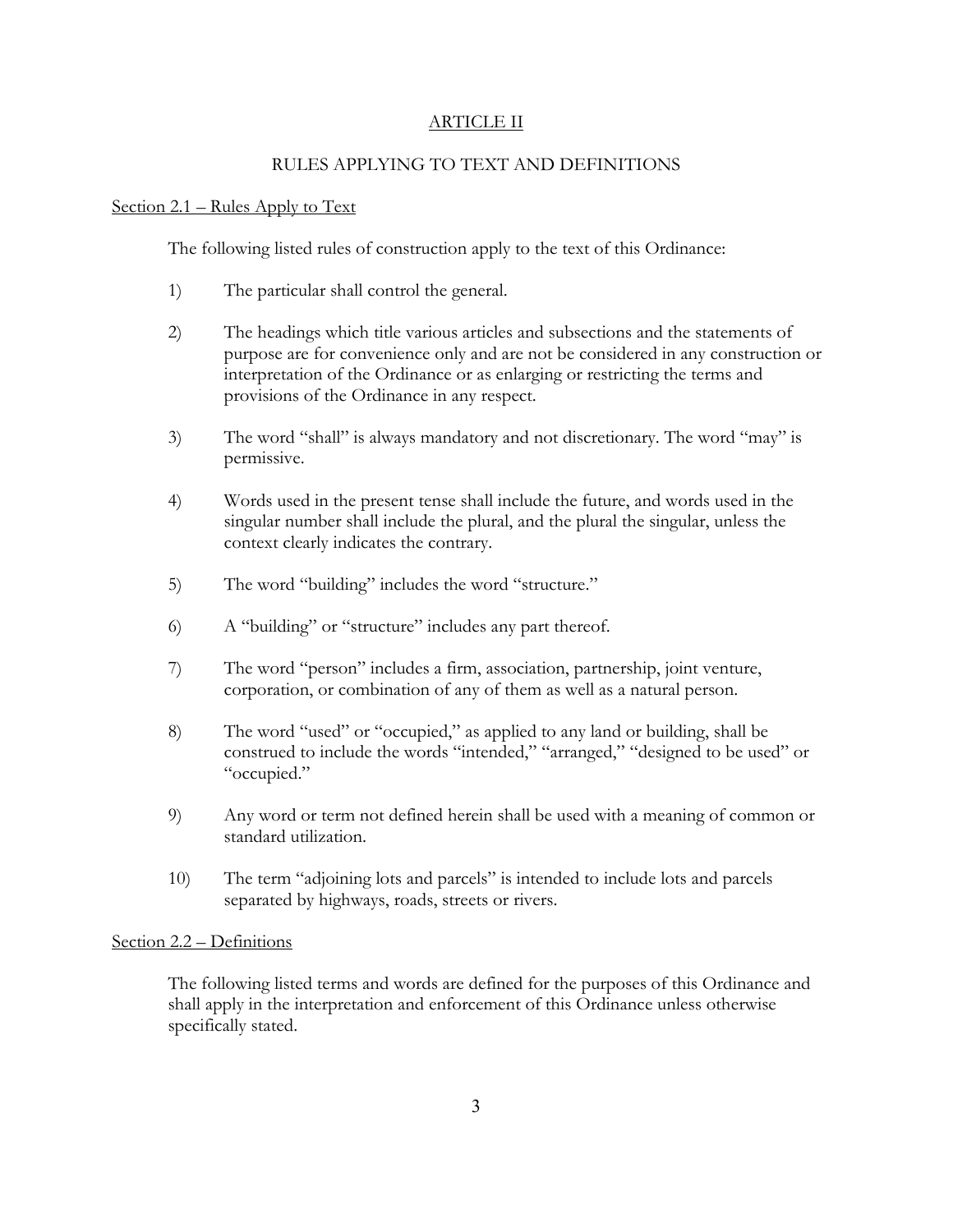- 1) Alley: A public or private right-of-way shown on a plan which provides secondary access to a lot, block or parcel of land.
- 2) As-Built Plans: Revised construction plans in accordance with all approved changes made in the field.
- 3) Block: An area of land within a subdivision that is entirely bounded by streets, highways or ways, except alleys, or the exterior boundary or boundaries of the subdivision.
- 4) Board: The Township Board of Jamestown Township.
- 5) Building Line or Setback Line: A line parallel to a street right-of-way line, shore of a lake, edge of a stream or river bank, established on a parcel of land or on a lot for the purpose of prohibiting construction of a building between such lines and a right-ofway, other public area, the short of a lake, or the edge of a stream or river bank.
- 6) Caption: The name by which the plat is legally and commonly known.
- 7) Commercial Development: A planned commercial center providing building areas, parking areas, service areas, screen planting and widening, turning movement and safety lane roadway improvements.
- 8) County Drain Commissioner: The Ottawa County Drain Commissioner.
- 9) County Health Department: The Ottawa County Health Department.
- 10) County Plat Board: The Ottawa County Plat Board.
- 11) County Road Commission: The Ottawa County Road Commission.
- 12) Crosswalkway or Pedestrian Walkways: Right-of-way, dedicated to public use, which crosses a block to facilitate pedestrian access to adjacent streets and properties.
- 13) Dedication: The intentional appropriation of land by the owner to public use.
- 14) Engineer: Any person who is registered in the State of Michigan as a Professional Engineer.
- 15) Flood Plain: That area of land adjoining the channel of a river, stream, watercourse, lake or other similar body of water which will be inundated by a flood which can reasonably be expected to occur once in 100 years for that area.
- 16) Master Plan: The basic plan, as amended from time to time adopted by the Township pursuant to Michigan Act 168 of 1959, as amended. Such plan may include all or any part or parts of the elements described in subparagraph (2) of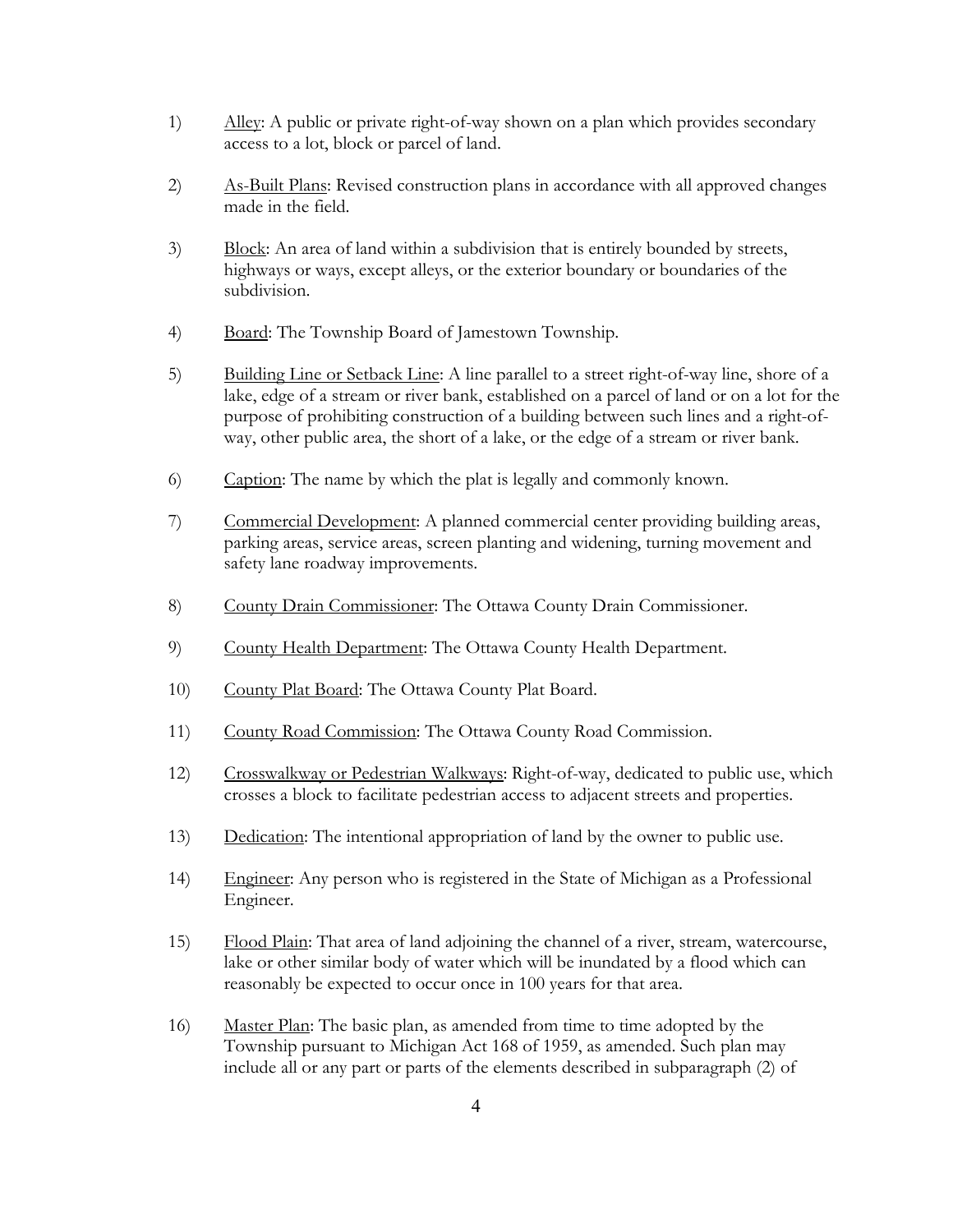Section 7 of Michigan Act 168 of 1959, as amended, and may include maps, plats, charts, and descriptive explanatory and other related matter.

- 17) Governing Body (or Township Board): The Township Board of the Township of Jamestown.
- 18) Greenbelts or Buffer Parks (Optional): A strip or parcel of land, privately restricted or publicly dedicated as open space located between incompatible uses for the purpose of protecting and enhancing the residential environment.
- 19) Improvements: Any structure incidental to servicing or furnishing facilities for a subdivision such as grading, street surfacing, curb and gutter, driveway approaches, sidewalks, crosswalks, water mains and lines, sanitary sewers, storm sewers, culverts, bridges, utilities, lagoons, slips, waterways, lakes, bays, canals and other appropriate items with appurtenant construction.
- 20) Industrial Development: A planned industrial area designed specifically for industrial use providing screened buffers, wider streets and turning movement, and safety lane roadway improvements, where necessary.
- 21) Lot: A measured portion of a parcel or tract of land which is described and fixed in a recorded plat.
	- a) Lot Depth: The horizontal distance between the front and rear lot lines, measured along a line midway between the side lot lines.
	- b) Lot Width: The horizontal distance between the side lot lines measured at the setback line and at a right angle to the lot depth.
- 22) Major Thoroughfare Plan: Major thoroughfare plan shall mean that part of the Master Plan which describes the existing street system in the Township and outlines future street planning needs.
- 23) Outlot: When included within the boundary of a recorded plat, an outlot is a lot set aside for purposes other than a building site, park or other land dedicated for public use or reserved for private use.
- 24) Parcel or Tract: A continuous area or acreage of land which can be described as provided for in the Subdivision Control Act, as amended.
- 25) Planning Commission: The Jamestown Township Planning Commission as established pursuant to Michigan Act 268 of 1959, as amended.
- 26) Planned Unit Development: A land area which has both individual building sites and common property, such as a park, and which is designated and developed under one (1) owner or organized groups as a separate neighborhood or community unit.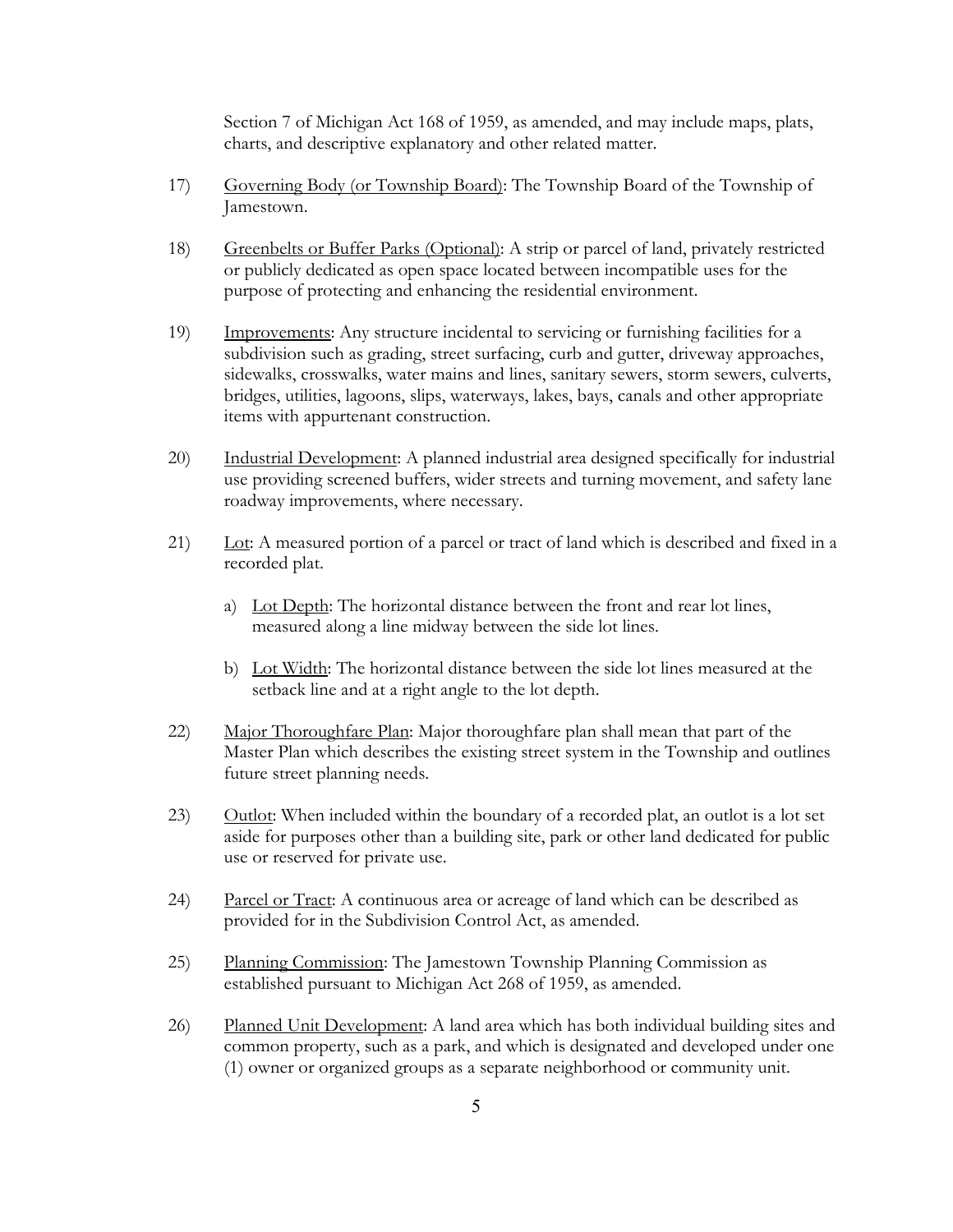- 27) Plat: A map or chart of a subdivision of land. The precise content and scope of various types of plats are described in Article III of this Ordinance.
	- a) Sketch Plat: An informal plan or sketch drawn to scale and in pencil, if desired, showing the existing features of a site and its surroundings and the general layout of a proposed subdivision.
	- b) Preliminary Plat: A map showing the important features of a proposed subdivision of land submitted to an approving authority for purposes of preliminary consideration.
	- c) Final Plat: A map of a subdivision of land made up in final form ready for approval and recording.
- 28) Proprietor, Subdivider, or Developer: A natural person, firm, association, partnership, joint venture, corporation or combination of any of them, which may hold any record ownership interest in land. The proprietor is also sometimes referred to as the "owner."
- 29) Public Utility: Any person, firm, association, corporation, partnership, joint venture, or municipal or other public authority or combination of any of them providing gas, electricity, water, steam, telephone, telegraph, storm sewers, sanitary sewers, transportation or other services of a similar nature.
- 30) Public Open Space: Land dedicated or reserved for use by the general public, including, without limiting the generality of the foregoing, parks, parkways, recreation areas, school sites, community or public building sites, streets and highways, and public parking spaces.
- 31) Replat: The process of changing, or the map or plat which changes, the boundaries of a recorded subdivision plat or part thereof. The legal dividing of an outlot within a recorded subdivision plat without changing the exterior boundaries of the outlot is not a replat.
- 32) Right-of-Way: A street, alley, thoroughfare, easement or strip of land used, or intended to be used, for pedestrian or vehicular access or other public purposes by the general public and not reserved for the exclusive right of any individual.
- 33) Sight Distance: The unobstructed vision on a horizontal plane along a street centerline from a driver-eye height of 3.75 feet and an object height of 6 inches.
- 34) Street or Road: A right-of-way which provides for vehicular and pedestrian access to abutting properties.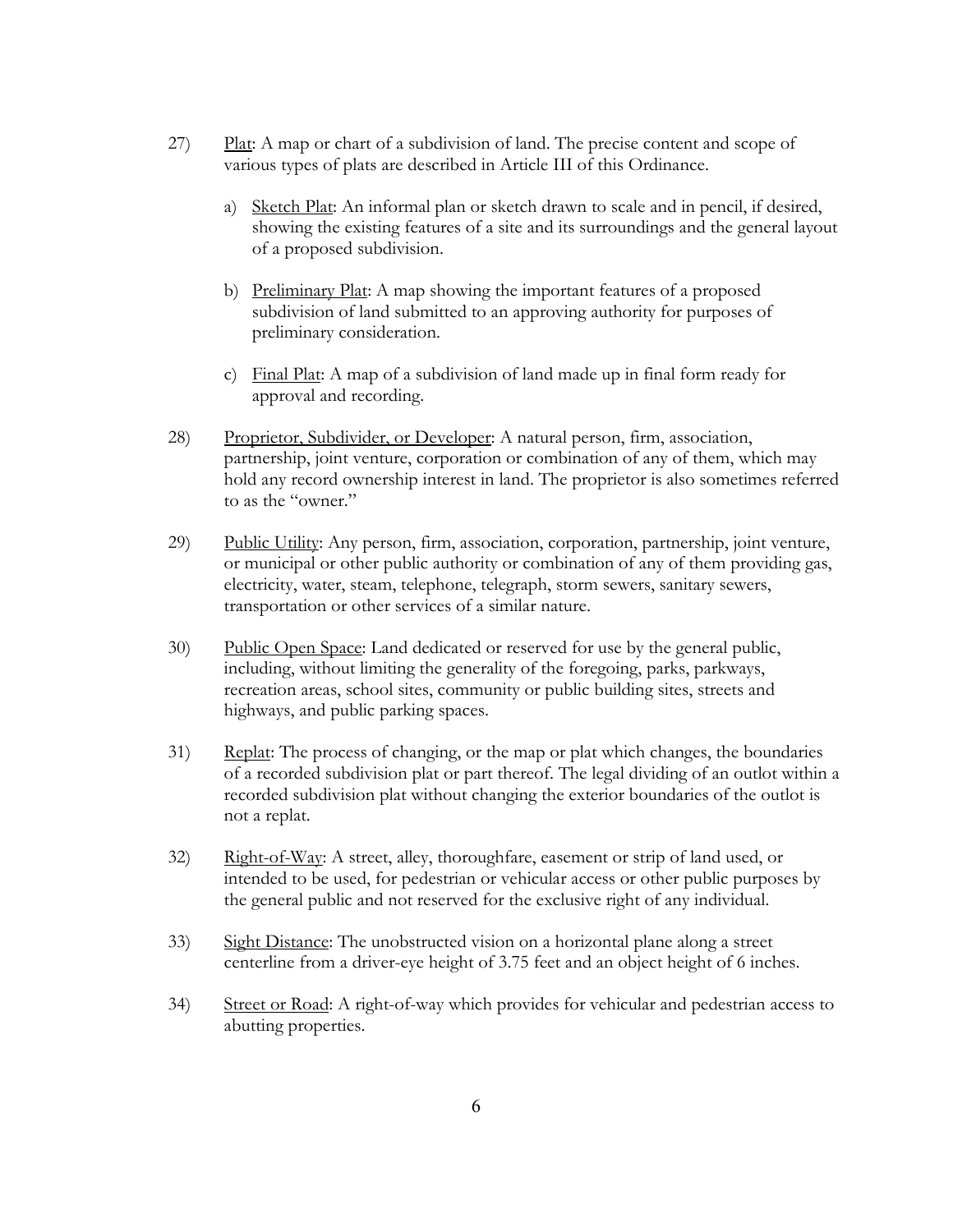- a) Freeway: Those streets designed for high speed, high volume through traffic, with completely controlled access, no grade crossings and no private driveway connections.
- b) Expressway: Those streets designed for high speed, high volume traffic, with full or partially controlled access, some grade crossings but no driveway connections.
- c) Parkway: A street designed for noncommercial, pleasure-oriented traffic moving at moderate speeds, between and through scenic areas and parks.
- d) Arterial Street: Those streets of considerable continuity which are used or may be used primarily for fast of heavy traffic. Arterial streets may include major county and minor county primary roads as shown on the Jamestown Township Thoroughfare Plan, as adopted.
- e) Collector Street: Those streets used to carry traffic from minor streets to arterial streets, including principal entrance streets to large residential developments. Collector streets may include major county primary and minor primary roads as shown on the Jamestown Township Thoroughfare Plan, as adopted.
- f) Cul-de-sac: A minor street of short length having one end terminated by a vehicular turn-around.
- g) Marginal Access Street: A minor street which is parallel and adjacent to arterial streets and which provides access to abutting properties and protection from through traffic and not carrying through traffic.
- h) Minor Street: A street which is intended primarily for access to abutting properties.
- i) Street Width: The shortest distance between the lines delineating the right-of-way streets.
- 35) Subdivide or Subdivision: The partitioning or dividing of a parcel or tract of land by the proprietor thereof or by his heirs, executors, administrators, legal representatives, successors or assigns, for the purpose of sale or lease of more than one year, or of a building development, where the act of division creates five or more parcels of land, each of which is 10 acres or less in area; or five or more parcels of land, each of which is 10 acres or less in area are created by successive divisions within a period of 10 years.
- 36) Subdivision Control Act: Michigan Act 288 of the Public Acts of 1967, as amended.
- 37) Surveyor: Either a land surveyor who is registered in this state as a Registered Land Surveyor or a Civil Engineer who is registered in the state as a Registered Professional Engineer.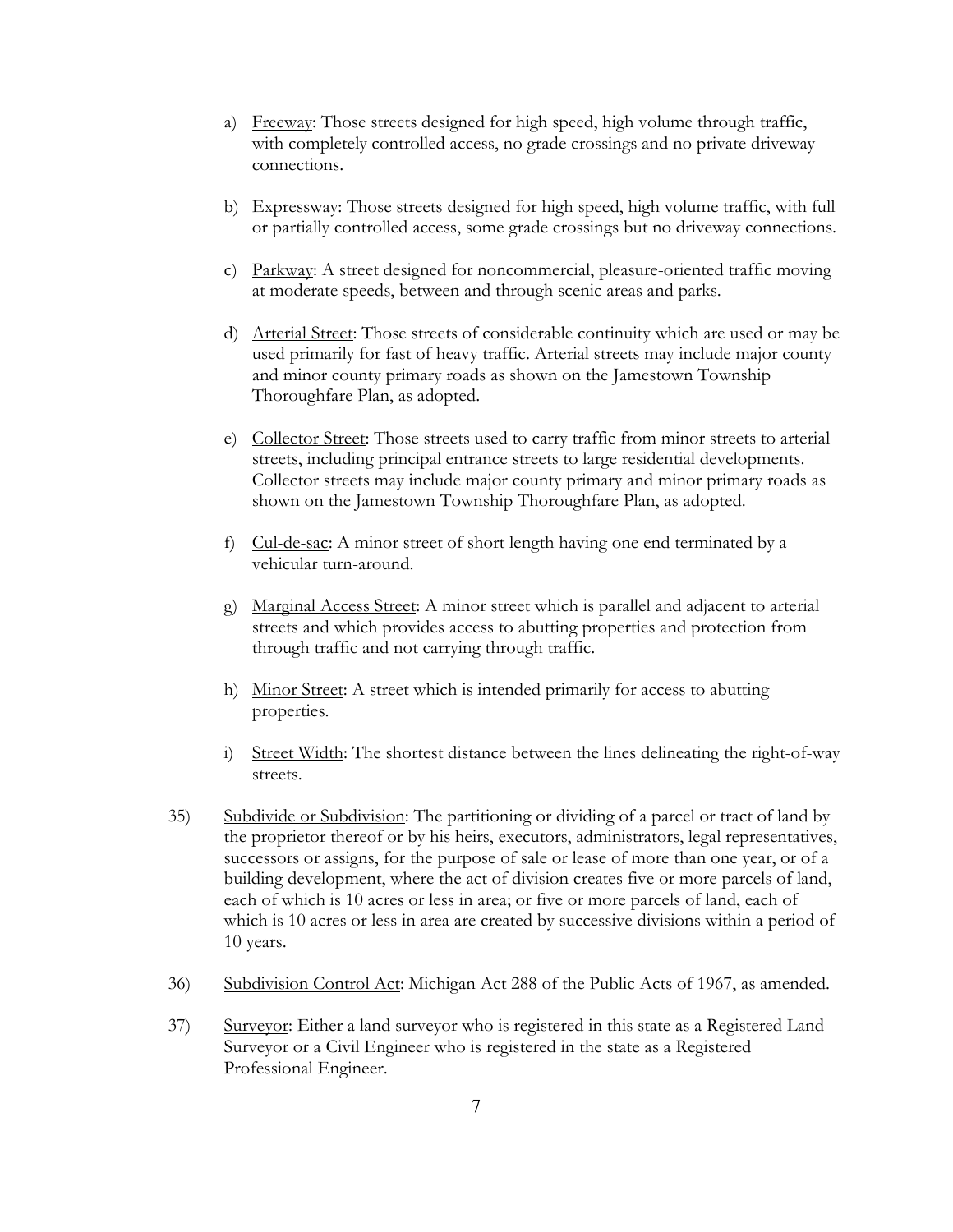- 38) Topographical Map: A map showing existing physical characteristics with contour lines at sufficient intervals to permit determination of proposed grades and drainage.
- 39) Township: The Township of Jamestown.
- 40) Water Resources Commission: The Water Resources Commission of the Michigan Department of Natural Resources.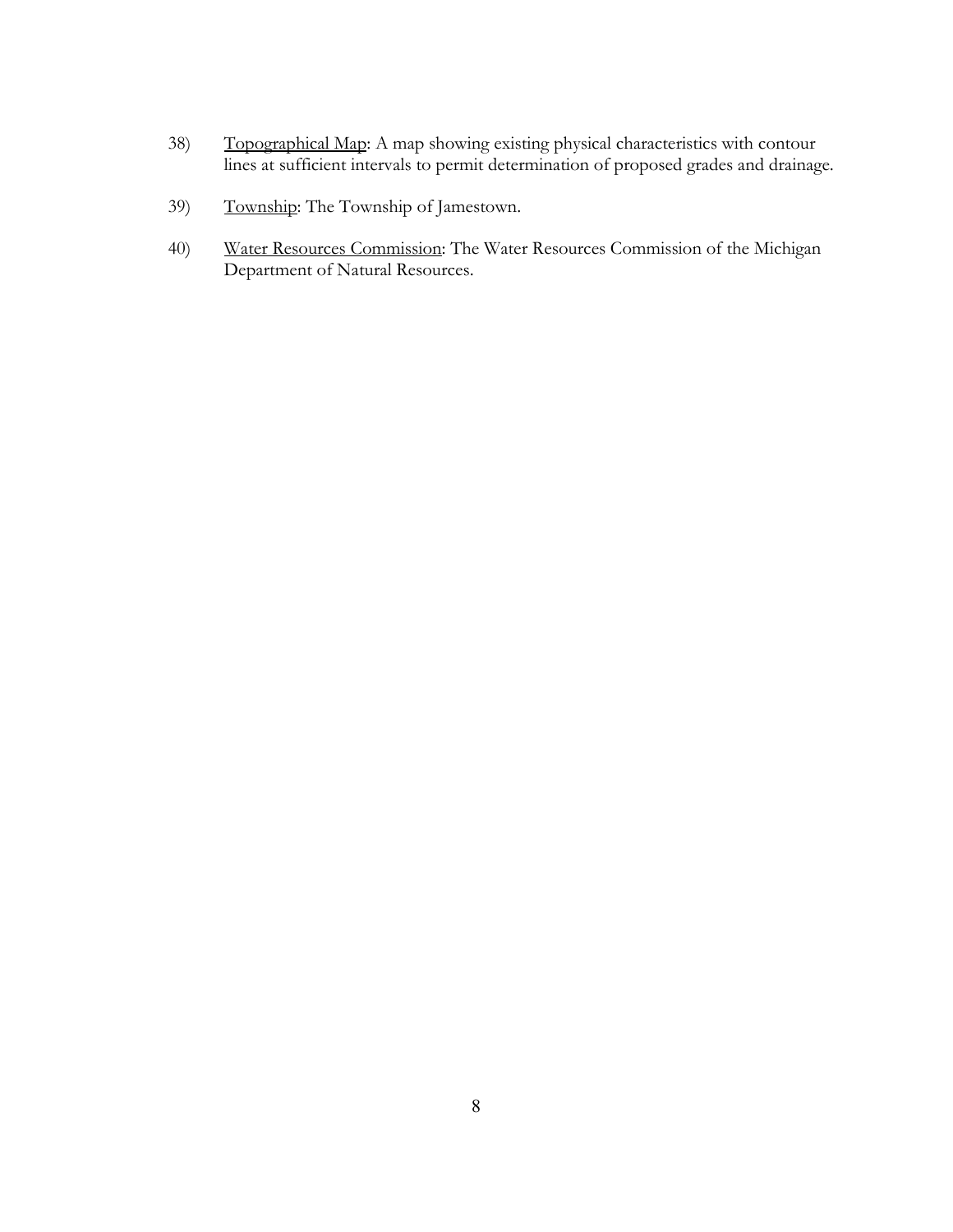#### ARTICLE III

#### PLATTING PROCEDURE AND DATA REQUIRED

#### Section 3.1 – Sketch Plan

A sketch plan may be submitted and a preapplication conference may be requested by the subdivider to provide guidelines for the subdivider concerning development policies of the Township, to acquaint the subdivider with the platting procedures and requirements of the Township Board and Planning Commission, and to provide the Planning Commission and other affected agencies with general information concerning the proposed development. Acceptance of the sketch plan does not constitute or assure acceptance of the preliminary plan.

#### 1) Requirements

When a sketch plan is submitted, it shall contain at least the following data:

- a) The outlines, intended layout, including stages, property owned or represented by the Subdivider.
- b) General layout of streets, blocks and lots in sketch form.
- c) Existing conditions and characteristics of the land on, and adjacent to, the site such as significant topographical, flood plains, and physical features.
- d) Any general area set aside for parks and/or other community facilities.
- e) Name of proposed plat, north point, approximate scale and date.
- f) Current proof of ownership of land to be platted or evidence of a contractual ability to acquire such land such as an option or purchase contract.
- g) A statement from the Ottawa County Health Department indicating the suitability of the land for the operation of septic tanks, if proposed.
- 2) Procedures

The following procedure will be followed in the review of any sketch plan that is submitted.

a) The subdivider shall submit two (2) copes of the sketch plan to the Township Clerk at least ten (10) days before the first meeting of the Planning Commission at which the sketch plan is to be considered.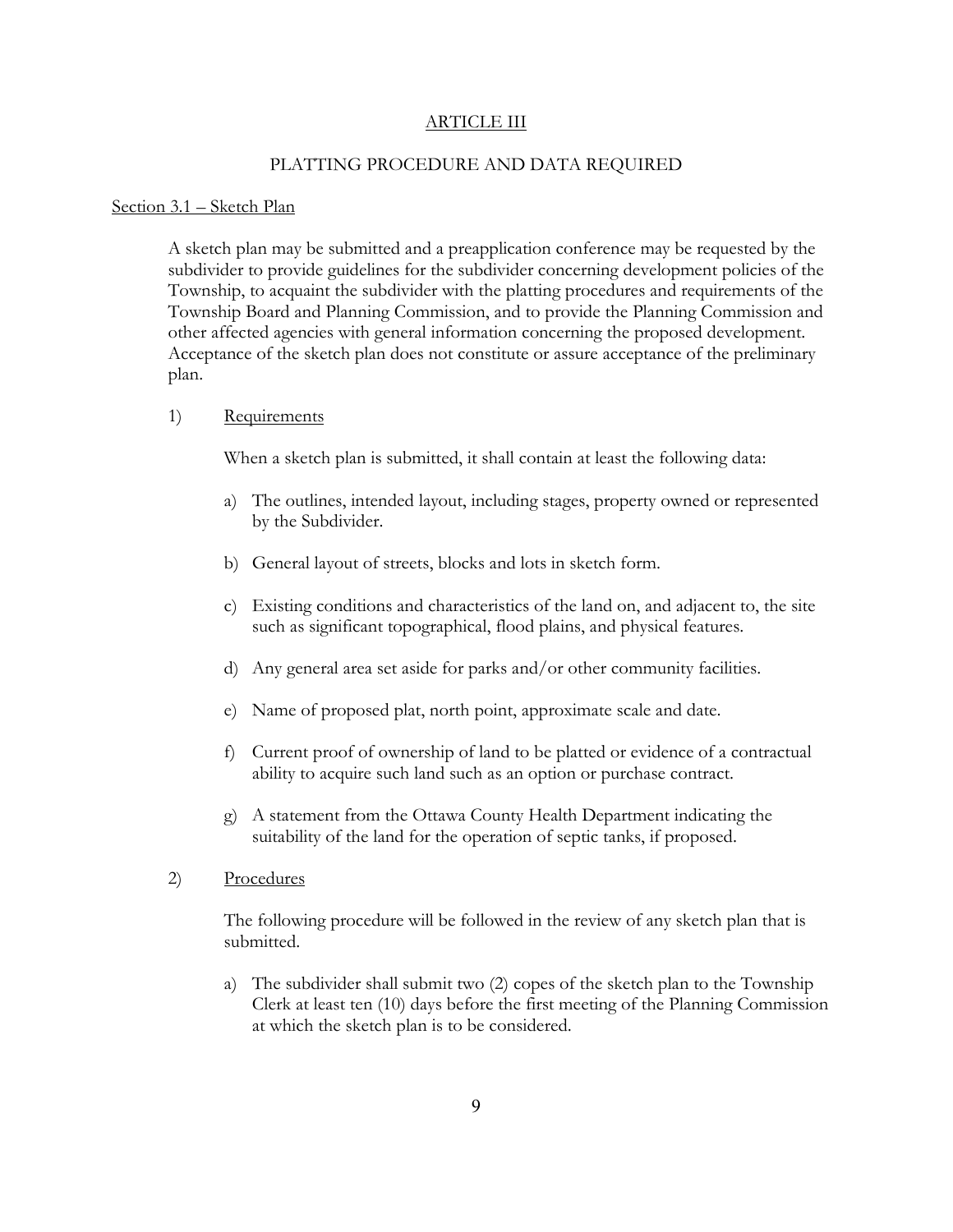- b) The Township Clerk shall promptly transmit all copies of the sketch plan to the Planning Commission.
- c) The Planning Commission shall review the sketch plan with the subdivider or his agent. In the event that the Planning Commission shall reasonably determine that other public agencies are affected, the Planning Commission may recommend that copies of the sketch plan be submitted by the subdivider to such other affected agencies for review.
- d) The Planning Commission shall inform the subdivider or his agent of the Township's development policies and make appropriate comments and suggestions concerning the proposed development.
- e) The Planning Commission shall inform the Township Board in writing of the results of its review of the sketch plan.

#### Section 3.2 – Preliminary Plat (Tentative and Final Preliminary)

A preliminary plat and topographic map shall be prepared by the subdivider and submitted to the Township Clerk in accordance with the following requirements and in accordance with the Land Division Act, as amended.

- 1) Requirements
	- a) The preliminary plat shall be drawn to a scale of not more than two hundred (200) feet to one (1) inch and may be an original drawing or reproduction. The preliminary plat and topographic map shall be combined on the same drawing.
	- b) The following shall be clearly shown on the plat or submitted in a separate instrument with the plat.
		- (1 The name of the proposed subdivision.
		- (2 Legal description of the area to be platted.
		- (3 Name, address and telephone number of the subdivider.
		- (4 Name, address and seal of the Registered Land Surveyor or Professional Engineer who prepared the preliminary plat.
		- (5 Location of the subdivision, giving the numbers of section, township and range, and the name of the township and county.
		- (6 The name of abutting subdivisions, if any.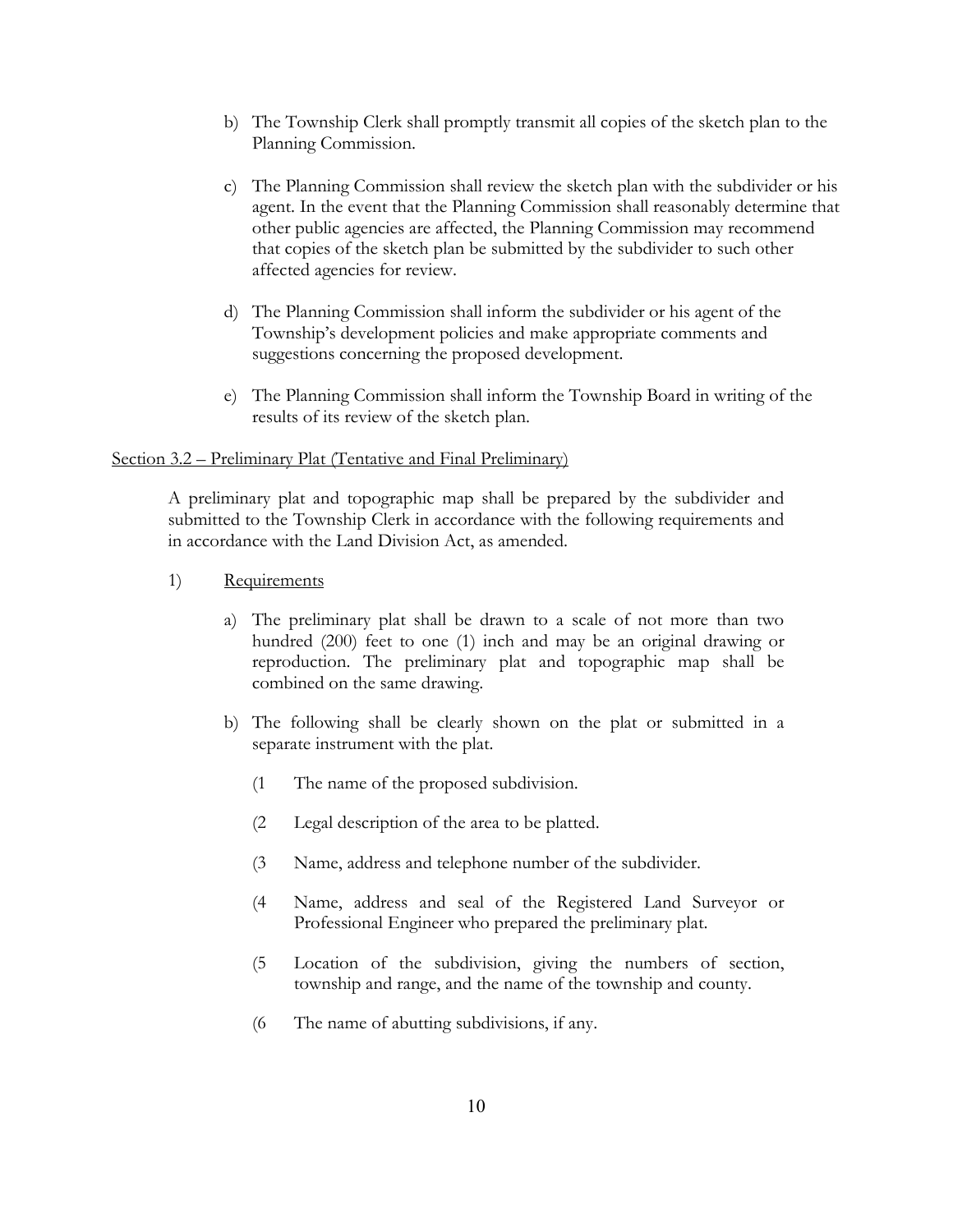(7 Statement of intended use of the proposed plat, such as: residential single family, two family and multiple housing; commercial; industrial; recreational; or agricultural.

In addition, the preliminary plat shall show proposed sites, if any, for multifamily dwellings, shopping centers, churches, industry, and other non-public uses, exclusive of single family dwellings, as well as any sites proposed for parks, playgrounds, schools or other public uses.

- (8 A map of the entire area scheduled for development if the proposed plat is a portion of a larger holding intended for subsequent development.
- (9 A location map showing the relationship of the proposed plat to the surrounding area.
- (10 The land use and existing zoning of the proposed subdivision and the adjacent tracks including identification of zoning district, lot size and yard requirements as well as proof of any variances or special exceptions which may have been granted.
- (11 Streets, street names, right-of-way and roadway widths including features such as adjoining plats, streets, streams, railroads, utilities, cemeteries, parks, county drains or any other features which may influence the street layout.
- (12 Lot lines and dimensions to the nearest foot and the total number of lots by block. The subdivider shall also submit a table listing the proposed lots by number, and the respective lot area for each lot.
- (13 Contours at five (5) foot intervals shall be shown where the slope is greater than ten (10) percent and at two (2) foot intervals where the slope is ten (10) percent or less. The direction of drainage shall also be shown.
- (14 A site report as described in the rules of the State Department of Public Health, as amended, shall be provided if the proposed subdivision will not be served by public sewer and water systems.

In addition, the preliminary plat shall show the location and depth of soil borings and the location of percolation test holes if the proposed subdivision will not be served by public sewer and water systems.

(15 A statement indicating the method or methods by which drainage, sewage disposal, and water supply will be provided.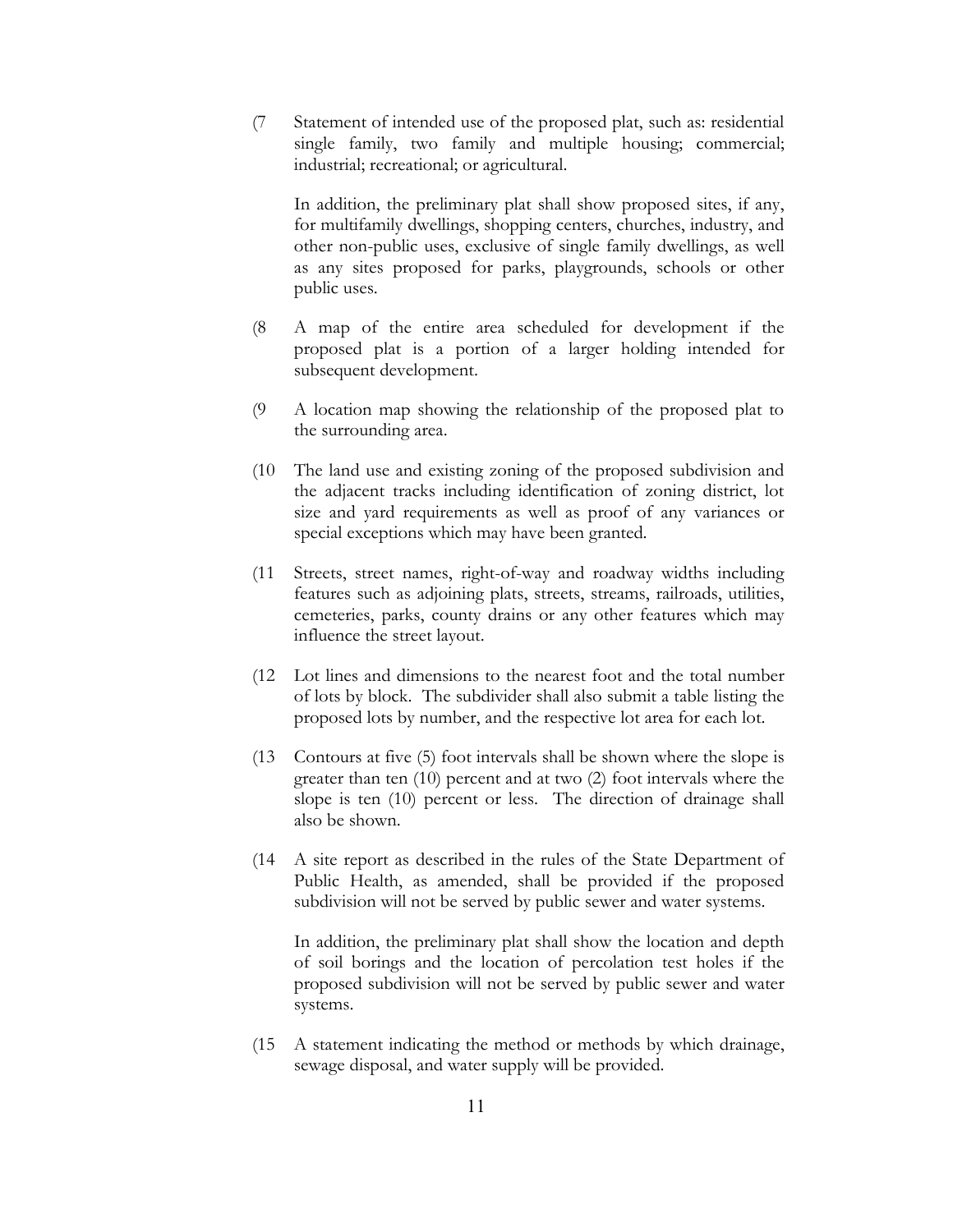- (16 Six (6) copies of proposed protective covenants and deed restrictions, or a written statement that none are proposed.
- (17 Utility easements, showing location, width, and purpose.
- (18 A statement of the lot area of the smallest lot in the subdivision.
- (19 Building setback lines showing the dimensions from all streets.
- (20 Site data including total acreage, number of residential lots, average lot size and acreage in parks and other nonresidential uses.
- (21 North point, scale, date.
- (22 Trees with a trunk of over six (6) inches in diameter when required by the Planning Commission.
- (23 Flood plain elevations when the proposed plat abuts, includes or is adjacent to a stream, drain or other body of water for which the flood plain has been established.

#### 2) Procedures (Tentative and Final Preliminary)

a) The subdivider shall submit to the Township Clerk six (6) copies of the preliminary plat prepared on a topographic map at least fifteen (15) days before the first meeting of the Planning Commission at which the preliminary plat is to be considered.

In addition, the subdivider shall submit copies of the preliminary plat, as necessary, to the following authorities as provided in Sections 112 to 119 of the Land Division Act: Ottawa County Road Commission (3 copies); Ottawa County Water Resources Commissioner (3 copies); Michigan Department of Transportation (3 copies); Michigan Department of Environmental Quality (2 copies); Michigan Water Resources Commission (3 copies); Ottawa County Health Department (3 copies); Ottawa County Plat Board (3 copies); and such public utilities as are serving the area  $(3 \text{ copies each}).$ 

- b) The Township Clerk shall promptly transmit all copies of the preliminary plat to the Planning Commission.
- c) The Planning Commission shall review the preliminary plat and give its report and recommendation to the Township Board not more than sixty (60) days after submission of the plat, or thirty (30) days if a preapplication conference was held in accordance with Section 111(3) of the Land Division Act. If no action is taken within sixty (60) days, the Township Board shall review the plan without recommendation of the Planning Commission.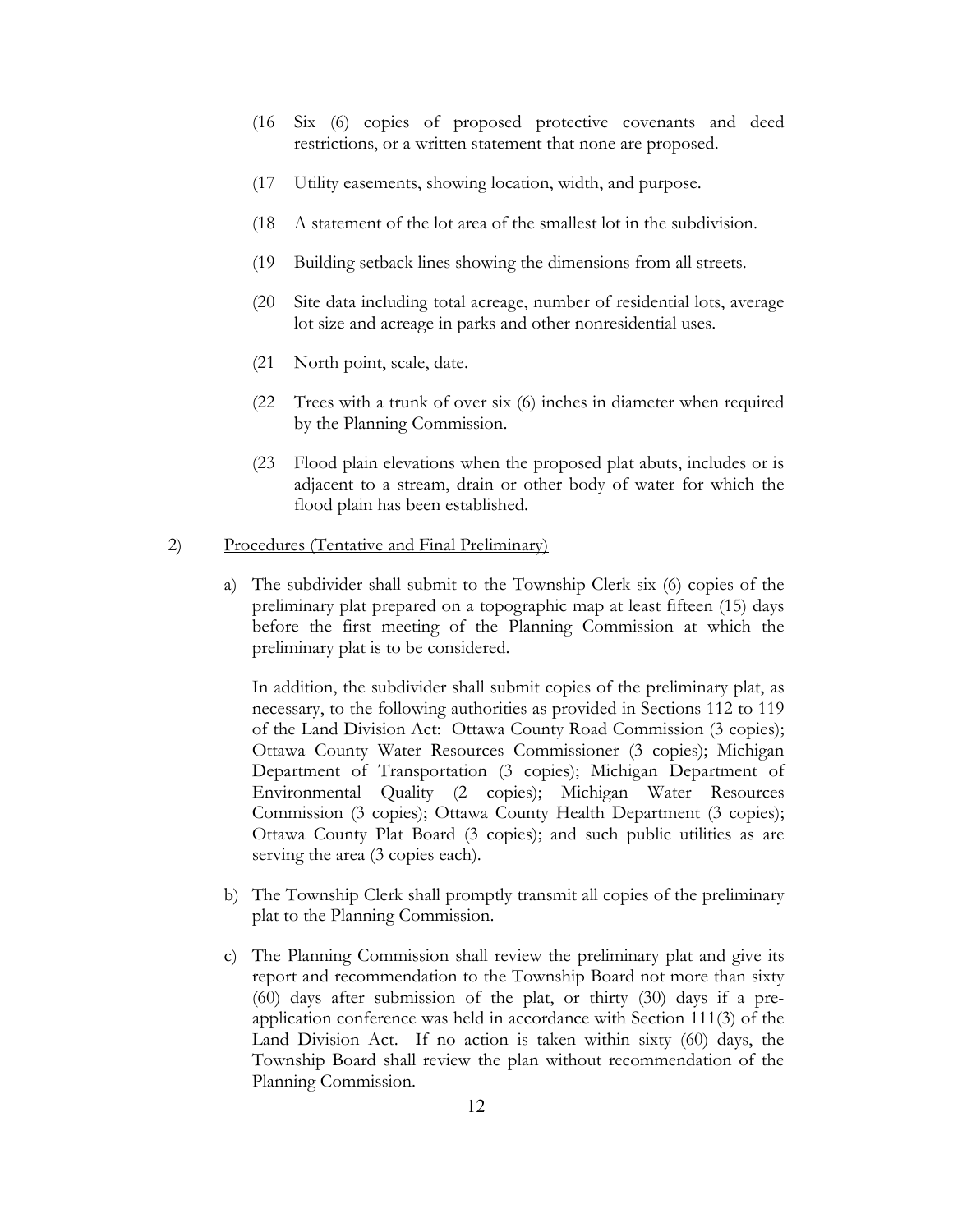- (1 If the preliminary plat does not meet all requirements, the Planning Commission shall notify the subdivider by letter indicating any additional information or changes required.
- (2 If the preliminary plat does meet all requirements, the Planning Commission shall so inform the developer by letter.
- d) The Township Board, within ninety (90) days from the date of filing or sixty (60) days if a pre-application conference was held in accordance with Section 111(3) of the Land Division Act, shall tentatively approve and note its approval on the copy of the preliminary plat to be returned to the subdivider or set forth in writing its reasons for rejection and the requirements that must be met for tentative approval.
	- (1 The Township Board shall not review, approve or reject a preliminary plat until it has received a report and recommendation from the Planning Commission provided, however, that the Township Board can act without a report and recommendation from the Planning Commission if the Planning Commission does not issue such a report and recommendation within sixty (60) days or within such extended time period as may be agreed upon by the subdivider.
	- (2 TENTATIVE APPROVAL shall guarantee that the general terms and conditions under which preliminary plat approval was granted will not be changed by the Township and, further, shall confer upon the subdivider approval of lot sizes, lot orientation, and street layout for a period of one (1) year from the date of tentative approval. Such tentative approval may be extended if applied for by the subdivider and granted by the Township Board in writing.
- e) For FINAL APPROVAL of the preliminary plat, the subdivider shall submit a copy of the reviews of all of the approving authorities to the Township Clerk, certifying that all authorities as required in Section 3.2 2) a) (Sections 112 to 119 of the Land Division Act) have reviewed and approved the preliminary plat. The subdivider shall also submit copies of the approved preliminary plat map to the Township Clerk after all necessary approvals have been secured.
- f) The Township Board, after receipt of the necessary approvals of the preliminary plat, shall consider and review the preliminary plat at its next meeting or within twenty (20) days from the date of submission of the approved copies and approve the preliminary plat if the subdivider has met all conditions laid down for approval of the preliminary plat. The Township Clerk shall promptly notify the subdivider of approval or rejection in writing and, if rejected, will give the reasons.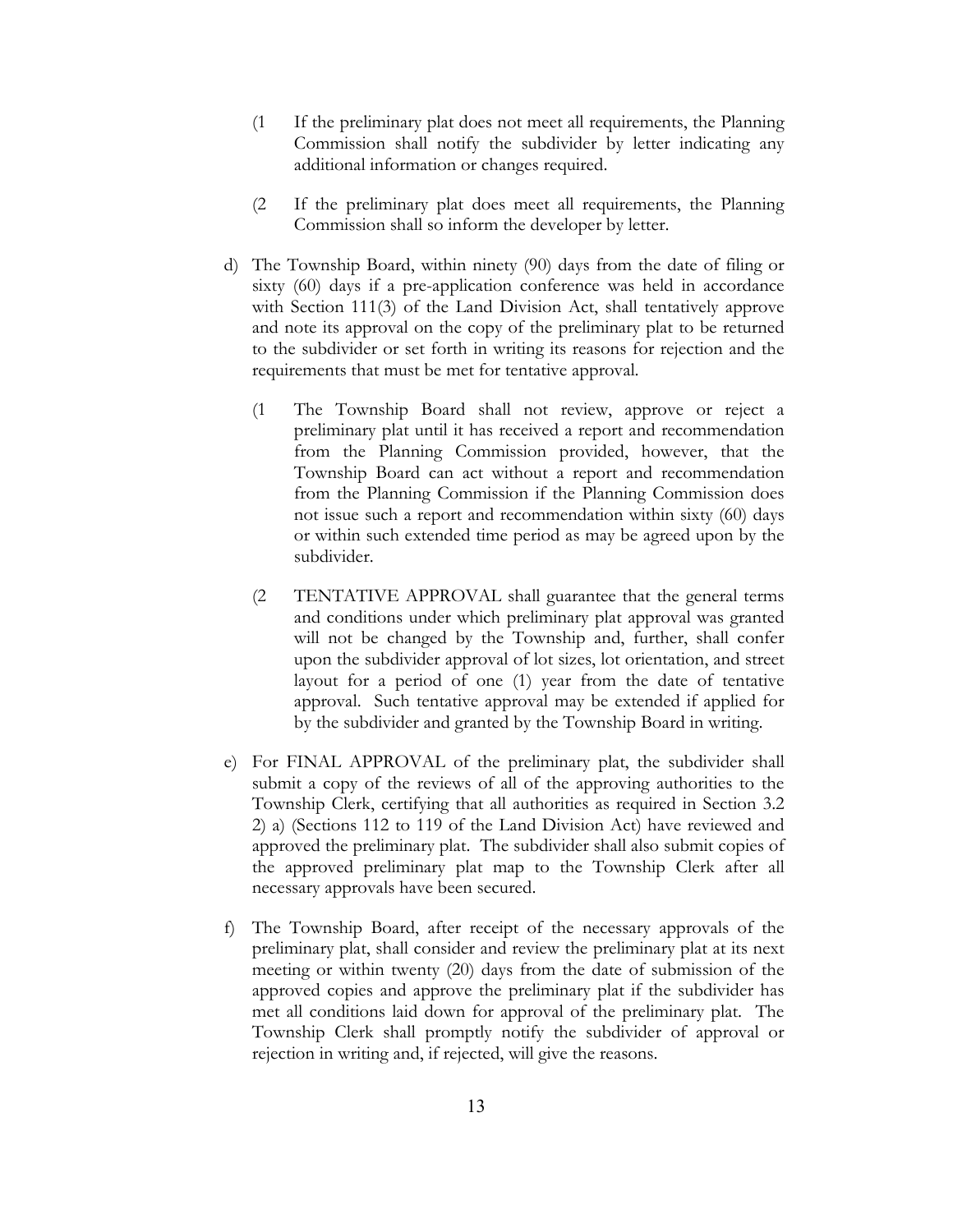- (1 Approval of a preliminary plat shall not constitute approval of the final plat, but rather that final plat approval shall be conditioned on all requirements being met.
- (2 Final approval of the preliminary plat by the Township Board shall be for a period of two (2) years from the date of its approval. The Township Board may extend the two (2) year period if applied for and granted in writing but only concerning the Township's own requirements.

#### Section 3.3 – Final Plats

- 1) Requirements
	- a) Final plats shall be prepared and submitted as provided in the Land Division Act (Sections 131 to 198).
	- b) A written request for approval and the recording fee shall accompany all final plats.
	- c) The subdivider shall submit proof of ownership of the land included in the final plat in the form of an abstract of title certified to a date on or after the proprietor's certificate, or a policy of title insurance currently in force.
	- d) Three (3) sets of construction plans for streets, water, sewer, storm drainage, sidewalks and other required public improvements shall be submitted to the Township in order for the Township, and other agencies, to make a determination as to the conformance of the proposed improvements to State, County, and Township Specifications and Ordinances. The subdivider shall also submit copies of the final plat and construction plans, as required, to the Ottawa County Water Resources Commissioner, the Ottawa County Road Commission and the Ottawa County Health Department for review and approval.
	- e) The Township may require such other information as shall be reasonably necessary to establish whether the proper parties have signed the plat.
- 2) Procedures
	- a) The subdivider shall submit the final plat with construction plans or other data where required to the Township Clerk. The plat shall be accompanied by a letter of approval from the Ottawa County Health Department. The Township Clerk shall promptly transmit all copies of the plat and supporting documents to the Township Board.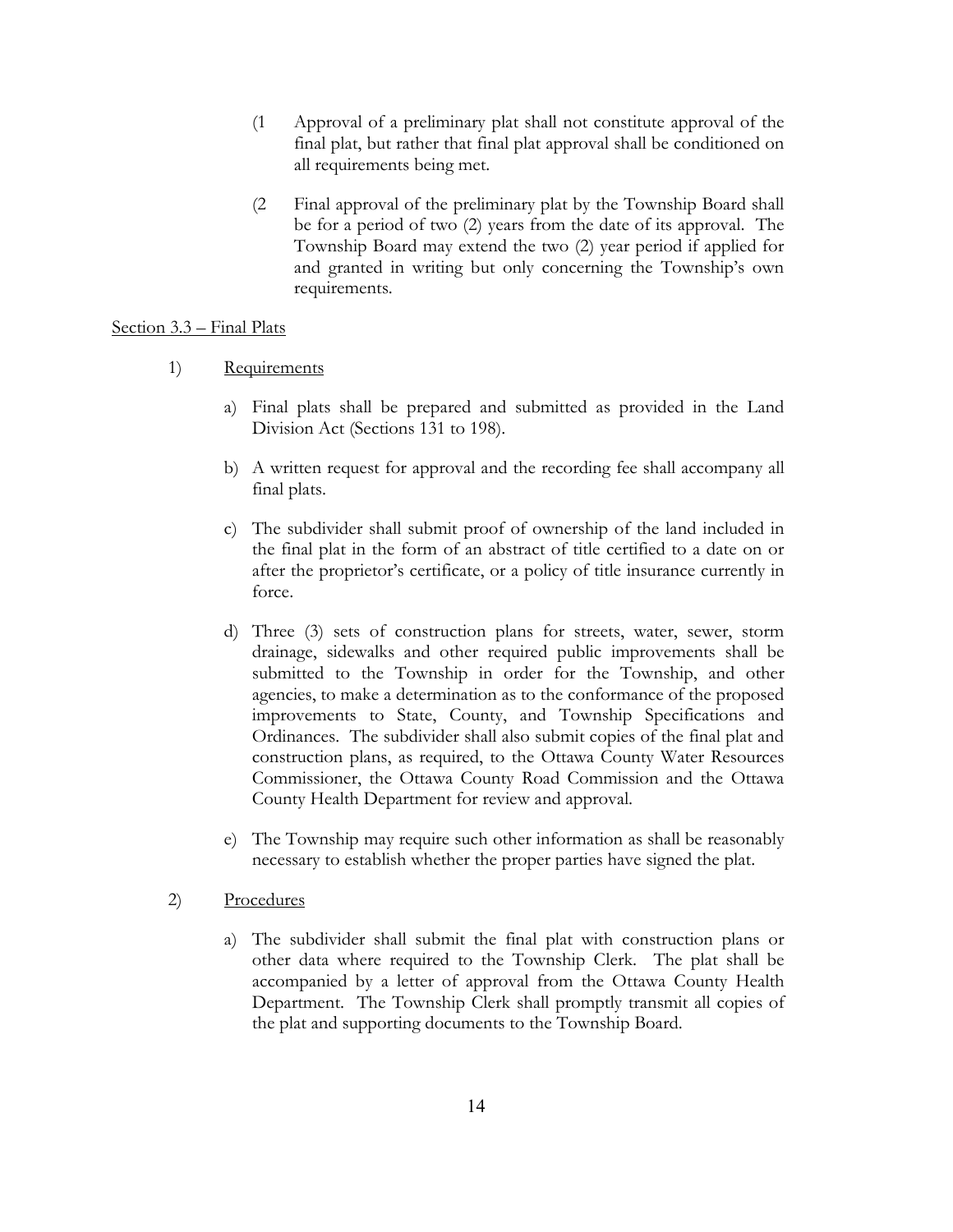- b) The Township Board shall review the final plat at its next regular meeting, or at a meeting to be called within twenty (20) days of receipt of the final plat.
	- (1 The Township Board shall either approve or disapprove the plat. If disapproved, the Township Board shall give the subdivider its reasons in writing.
	- (2 If the plat is approved, the Township Board shall instruct the Clerk to sign the municipal certificate on the approved plat on behalf of the Township board.
	- (3 Recording of the final plat shall have the effect of an irrevocable offer to dedicate all streets and other public ways, all park areas, school sites, and other such areas to the public use unless a notation is placed in the plat by the subdivider stating there is no such offer of dedication of certain areas or ways.
	- (4 Recording of the plat, however, shall not impose any duty upon the Township, County or other governmental unit concerning improvement or maintenance of any such dedicated or reserved area until the proper authorities have agreed to accept the same by legal action.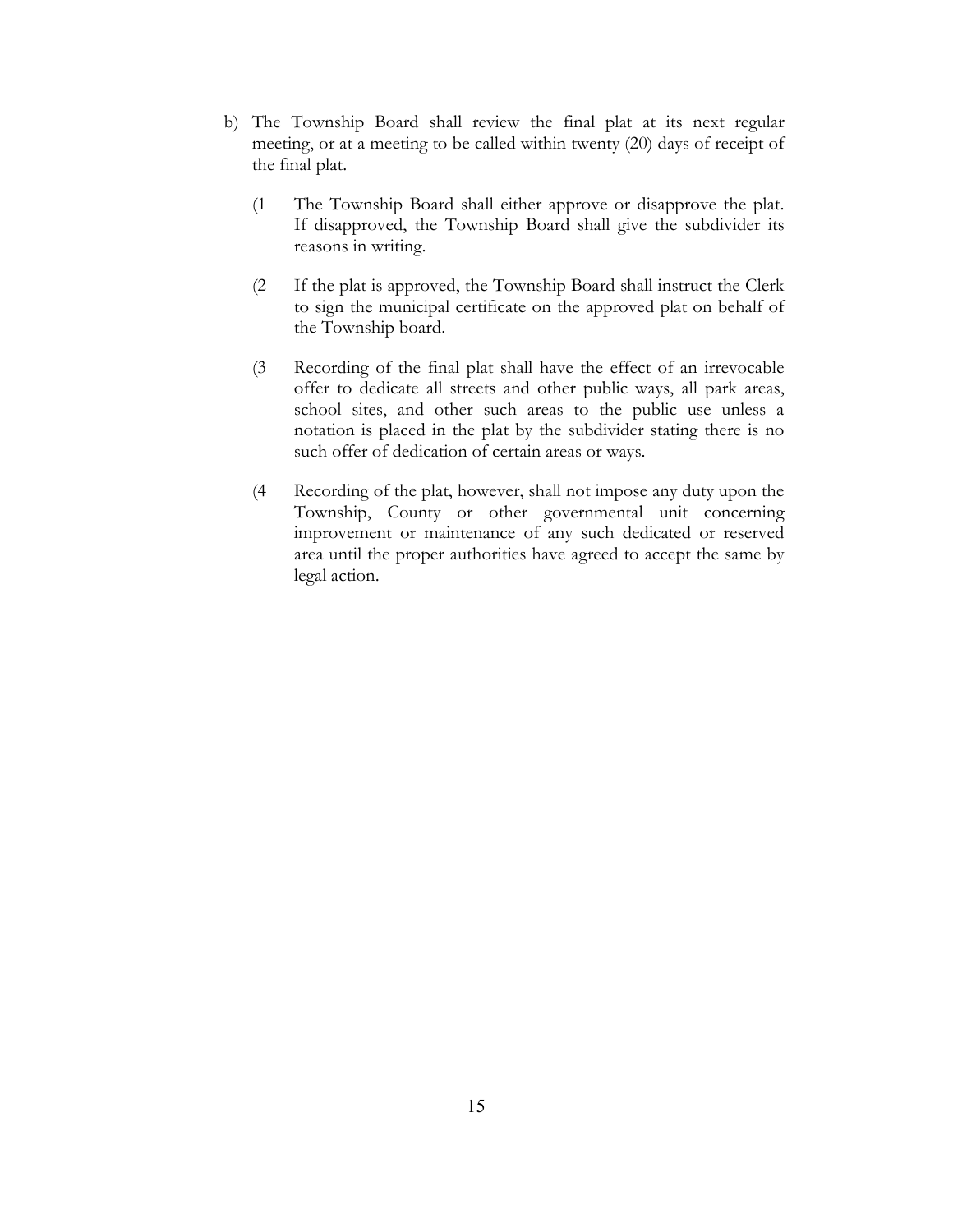#### ARTICLE IV

#### SUBDIVISION DESIGN STANDARDS

#### Section 4.1 – Streets and Roads

The provisions of this Ordinance shall be the minimum Township requirements for streets, roads and intersections. In the event that any other public agencies having jurisdiction shall adopt any statutes, ordinances, rules or regulations imposing additional, different, or more stringent requirements, the terms of such statures, ordinances, rules or regulations shall govern.

#### 1) Street Location and Arrangement

When a major Thoroughfare Plan has been adopted, subdivision streets shall generally conform to the adopted plan.

# 2) Minor Streets

Such streets shall be so arranged as to discourage their use by through traffic.

#### 3) Street Continuation and Extension

The arrangement of streets shall provide for the continuation of existing streets from adjoining areas into new subdivisions.

# 4) Stub Streets

Where adjoining areas are not subdivided, the arrangement of streets in new subdivisions shall be extended to the boundary line of the tract to make provision for the future projections of streets into adjacent areas. Stub streets be subject to the requirements of Section 4.7, Paragraph 2) b.

#### 5) Relation to Topography

Streets shall be arranged in proper relation to topography so as to result in usable lots, safe streets, and reasonable gradients.

6) Alleys

Alleys shall not be permitted in areas of detached single or two family residences.

Alleys shall be provided in multiple family, commercial or industrial subdivisions unless other provisions are made for service access, off-street loading, and parking. Dead-end alleys shall be prohibited.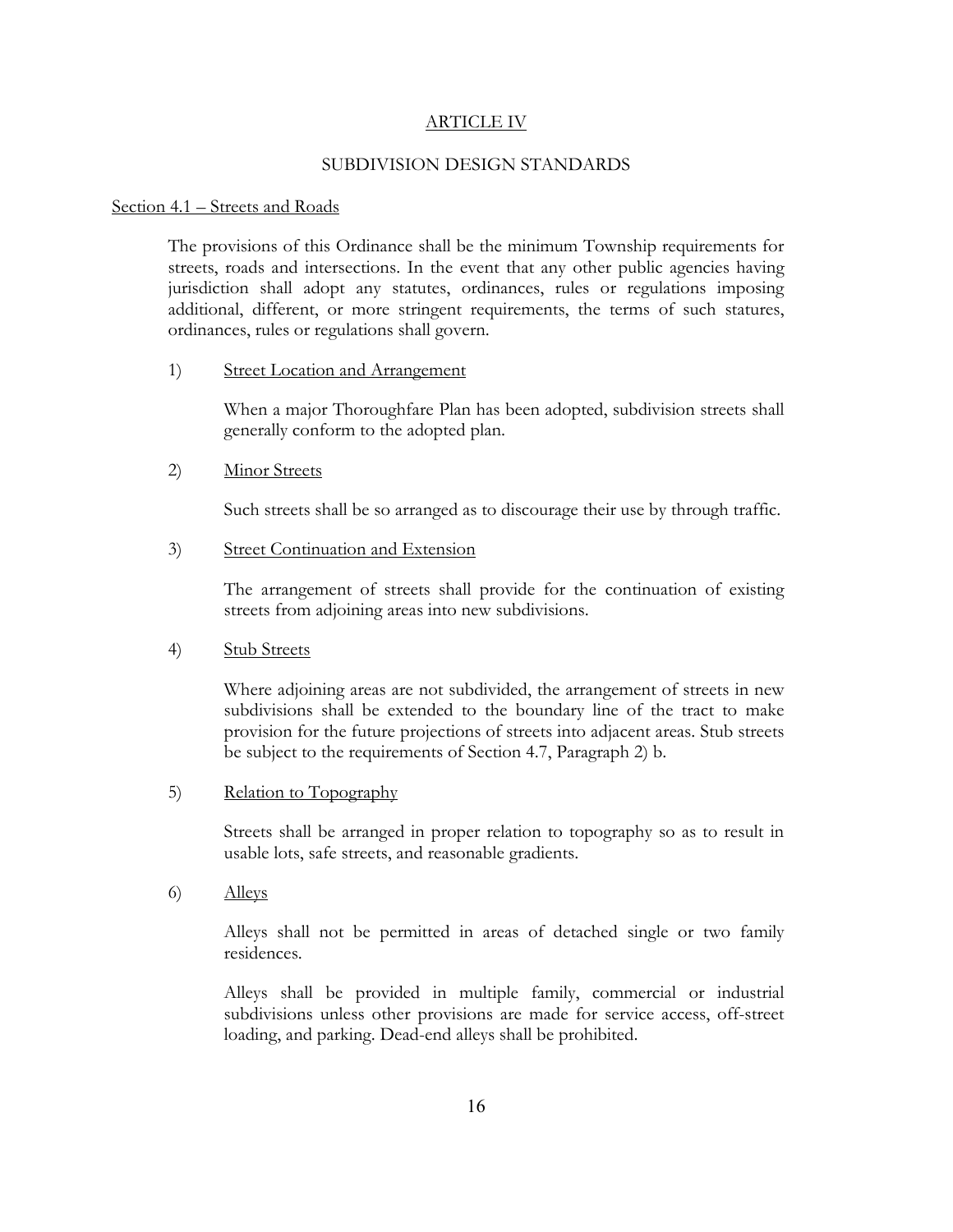# 7) Marginal Access Street

Where a subdivision abuts or contains an arterial street, the Township Board may require:

- a) Marginal access streets approximately parallel to, and on each side of, the right-of-way.
- b) Such other treatment as it deems reasonably necessary for the adequate protection of residential properties and to afford separation of through and local traffic such as planned buffer strips or the redesign of all or part of the street layout within the proposed plat.

#### 8) Dead-End Streets

Permanent dead-end streets are prohibited unless approved by the Township Board and the Ottawa County Road Commission. Dead-end streets may be allowed in those cases where no alternative design solution is feasible.

# 9) Cul-de-sac Streets

All temporary and permanent (where allowed) dead-end streets shall be provided with cul-de-sacs (turnarounds) at their termini. Temporary turnarounds shall be provided at the termini of streets where a future extension is contemplated. Temporary turnarounds need not be a part of the dedicated right-of-way; however, easements must be furnished to the Ottawa County Road Commission for their use.

Cul-de-sacs shall not be more than seven (7) times the average lot width in length. Cul-de-sacs shall have a minimum radius of sixty (60) feet for rightof-way and thirty-five (35) feet for pavement.

10) Half Streets

Half streets shall be prohibited except where unusual circumstances make it essential to the reasonable development of a tract in conformance with the provisions of this Ordinance and where satisfactory assurance for dedication of the remaining part of the street is provided. Wherever a tract to be subdivided borders on an existing half or partial street, the other part of the street shall be dedicated within such tract, according to the requirements of the Ottawa County Road Commission.

#### 11) Private Streets

Private streets and roads shall be prohibited.

12) Street Rights-of-Ways and Roadway Widths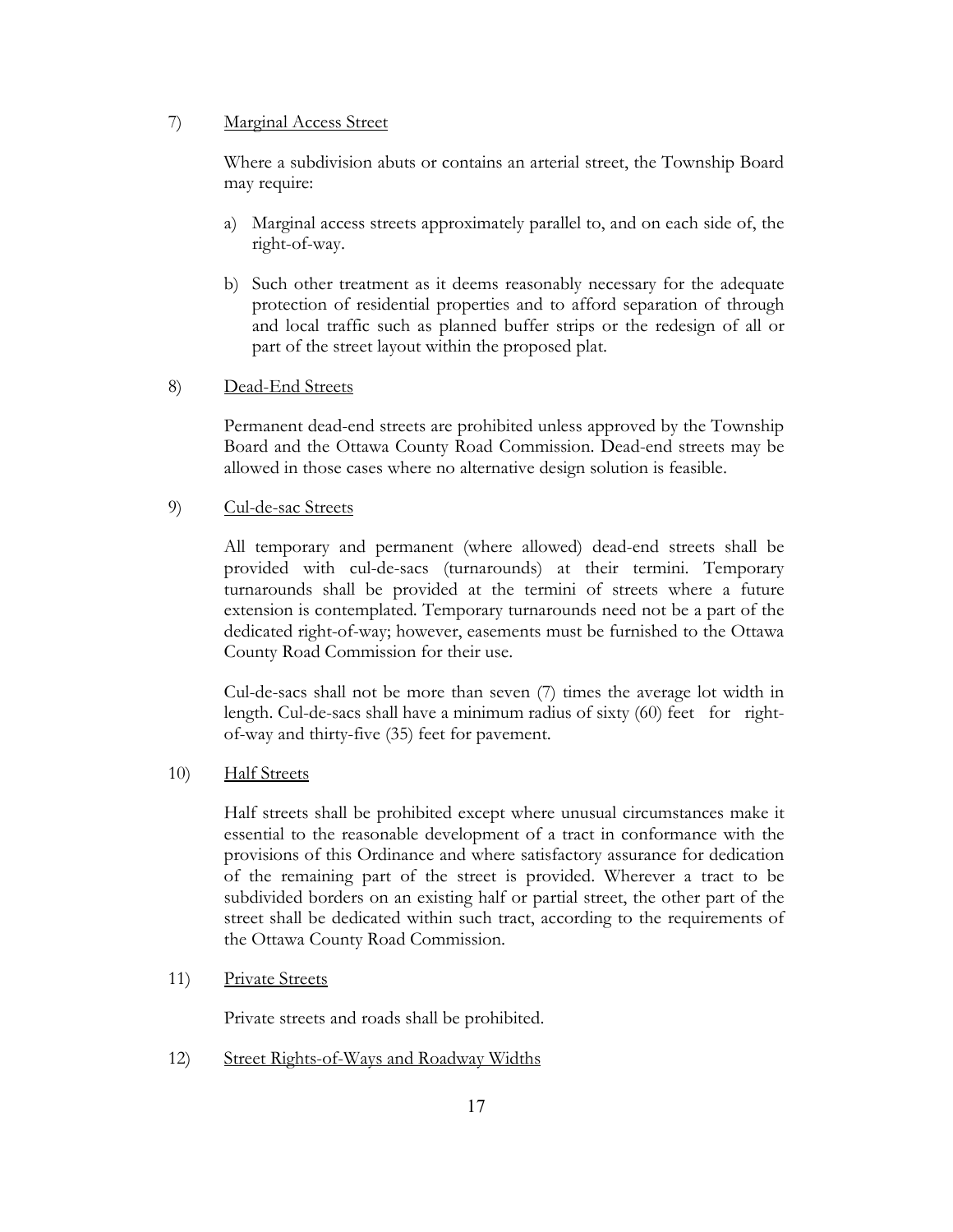Street and road rights-of-way and roadway widths shall conform to the adopted Major Thoroughfare Plan and the rules of the Ottawa County Road Commission and the Michigan State Department of State Highways and Transportation.

| <b>Street Types</b>                               | <u>Rights-of-Ways Widths</u> |
|---------------------------------------------------|------------------------------|
| Arterial (Major or County Primary)                | 100-176 feet                 |
| Section Lines:                                    |                              |
| Quarter Line $(1/4)$ and $1/8$ Section Line Roads | 86-100 feet                  |
| Minor or Local (Subdivision Streets)              | 66 feet                      |

#### 13) Street Gradients

a) Maximum Grades

Street grades on centerline shall not exceed seven (7) percent.

b) Minimum Grades

No street grade shall be less than zero point four (0.4) percent for concrete curb sections, and zero point six (0.6) percent for bituminous valley gutter sections.

c) Ditch Grades

In general, ditch grades shall be the same as the centerline street grade.

#### 14) Street Alignment

a) Horizontal Alignment

Horizontal curves shall be used, as practical, at all changes in direction of the centerline of a continuous street. When the street lines deflect from each other by more than ten (10) degrees in alignment, the centerlines shall be connected by a curve with a minimum radius of five hundred (500) feet for arterial streets and three hundred fifty (350) feet for collector streets and minor streets. Between reverse curves, on minor streets, there shall be a minimum tangent distance of one hundred (100) feet, and on collector and arterial streets, two hundred (200) feet.

b) Vertical Alignment

Vertical curves shall be used at all changes in grade. The minimum vertical sight distances shall be five hundred (500) feet. Proposed platted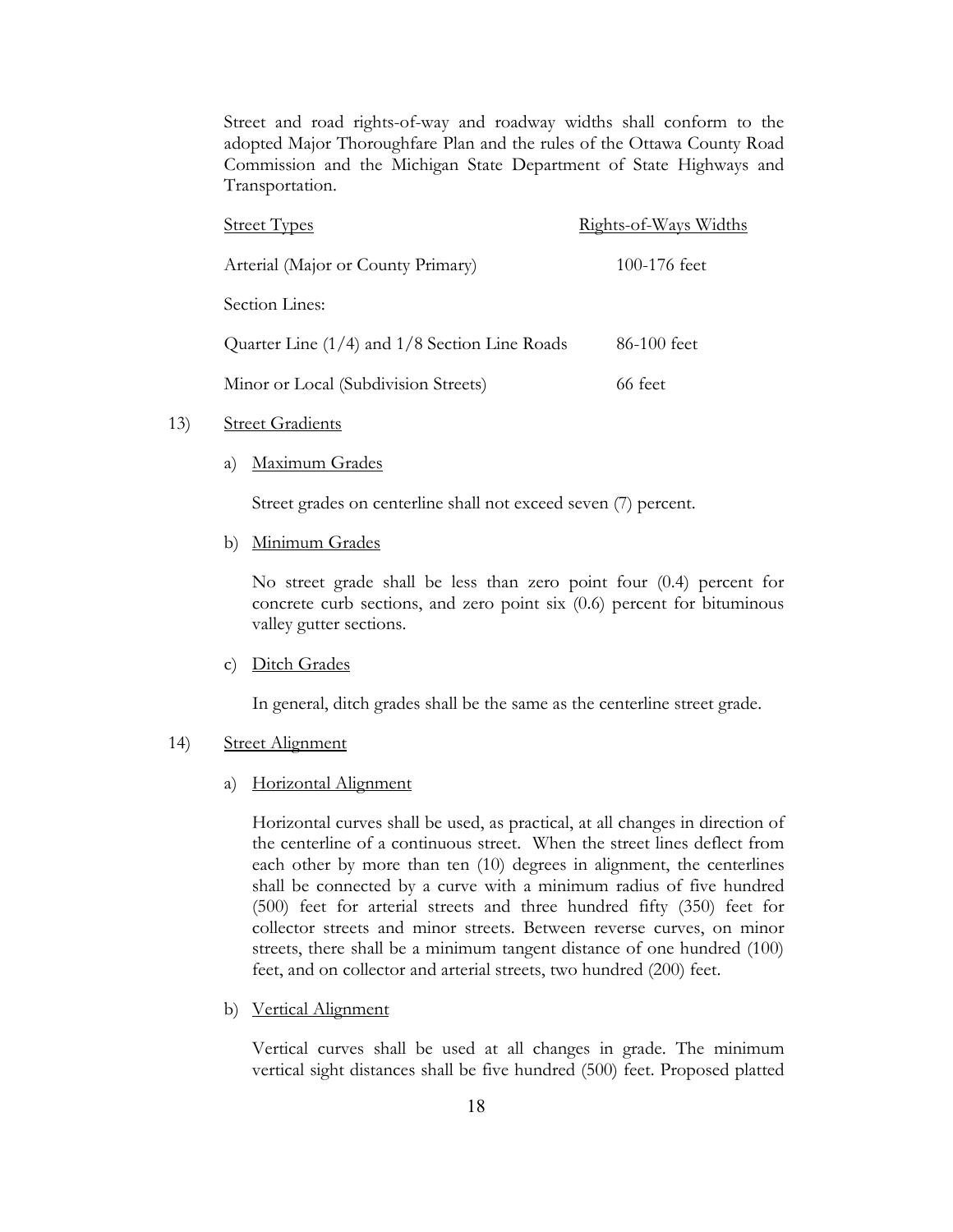streets that intersect with existing through streets shall also be so located that a minimum of five hundred (500) feet vertical sight distance is provided for both streets.

#### 15) Street Names

Street names shall not duplicate any existing street name in the County except where a new street is a continuation of an existing street of the same name.

Any street name which is spelled differently but sounds the same as an existing street name in the County is prohibited.

All new streets shall be names as follows: Streets with predominant east-west directions shall be named "Street" or "Roads;" streets with predominant north-south direction shall be named "Avenue;" meandering streets shall be named "Drive," "Lane," "Path," or "Trail," and cul-de-sacs shall be named "Circle," "Court," "Way," or "Place."

16) Outlots

Outlots which are to become the right-of-way for future streets must be described as such on the plat.

# Section 4.2 – Intersections

# 1) Angle of Intersection

Streets shall intersect at ninety (90) degrees or as closely thereto as practical. In no event shall the angle of an intersection be less than eighty (80) degrees.

2) Sight Triangles

Minimum clear sight distance at all minor street intersections shall permit vehicles to be visible to the driver of another vehicle when each is one hundred twenty-five (125) feet from the center of the intersection. No fence, wall, embankment, structure, sign, or planting shall obstruct vision in this area.

#### 3) Number of Streets

No more than two (2) streets shall meet at any one intersection.

# 4) <sup>"T"</sup> Intersections

"T" intersections shall be used where practical at intersections of minor streets with any street.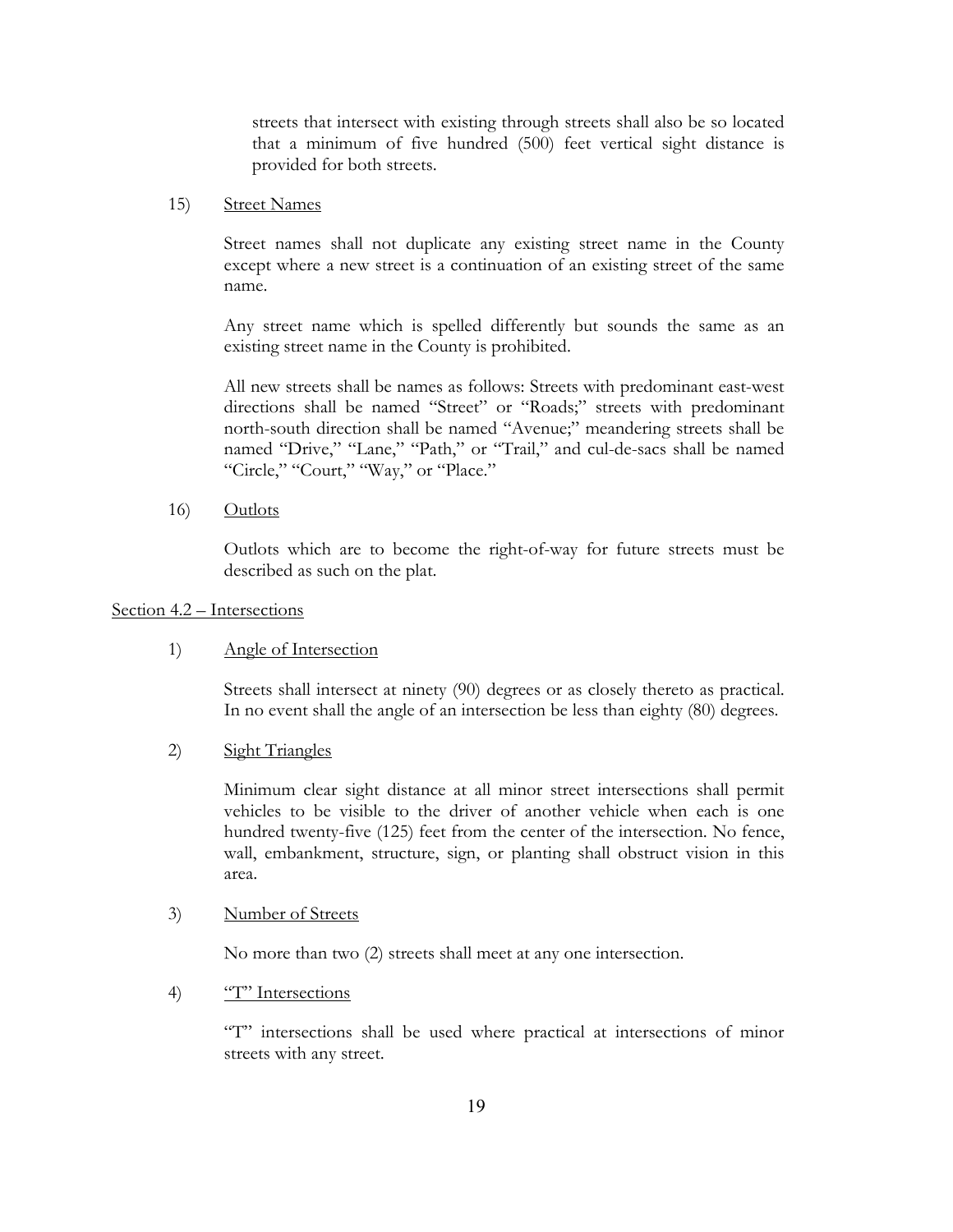## 5) Centerline Offsets

Slight jobs at intersections shall be eliminated where practical. Where such jogs cannot be practically avoided, street centerlines shall be offset by a distance of one hundred twenty-five (125) feet or more.

#### 6) Vertical Alignment of Intersection

A nearly flat grade with appropriate drainage slopes is required within intersections. This flat section shall be carried back a minimum of fifty (50) feet each way from the intersection. An allowance of two (2) percent minimum intersection grade in rolling and four (4) percent in hilly terrain will be permitted.

#### Section 4.3 – Pedestrianways

1) Crosswalks

Right-of-way for pedestrian crosswalks in the middle of long blocks shall be provided where necessary to obtain convenient pedestrian circulation to schools, parks, shopping areas, or other activity centers.

Such pedestrian right-of-way shall be at least ten (10) feet wide and extend entirely through the block.

2) Sidewalks

Sufficient right-of-way shall be provided so that five (5) foot wide sidewalks may be installed on both sides of all streets.

# Section 4.4 – Easements

# 1) Easement Location

Easements shall be provided along front or rear lot lines for utilities and also along side lot lines when necessary. The total width shall not be less than six (6) feet along each lot, or a total of twelve (12) feet for adjoining lots except in the case of those lots included within the provisions of Section 4.6 6) hereafter.

# 2) Drainageway

Where a subdivision is traversed by a watercourse, drainage-way, channel, floodplain, or stream, a storm water easement or drainage right-of-way should be provided which conforms substantially with the lines of such watercourse or right-of-way to minimize the flooding during periods of heavy rain.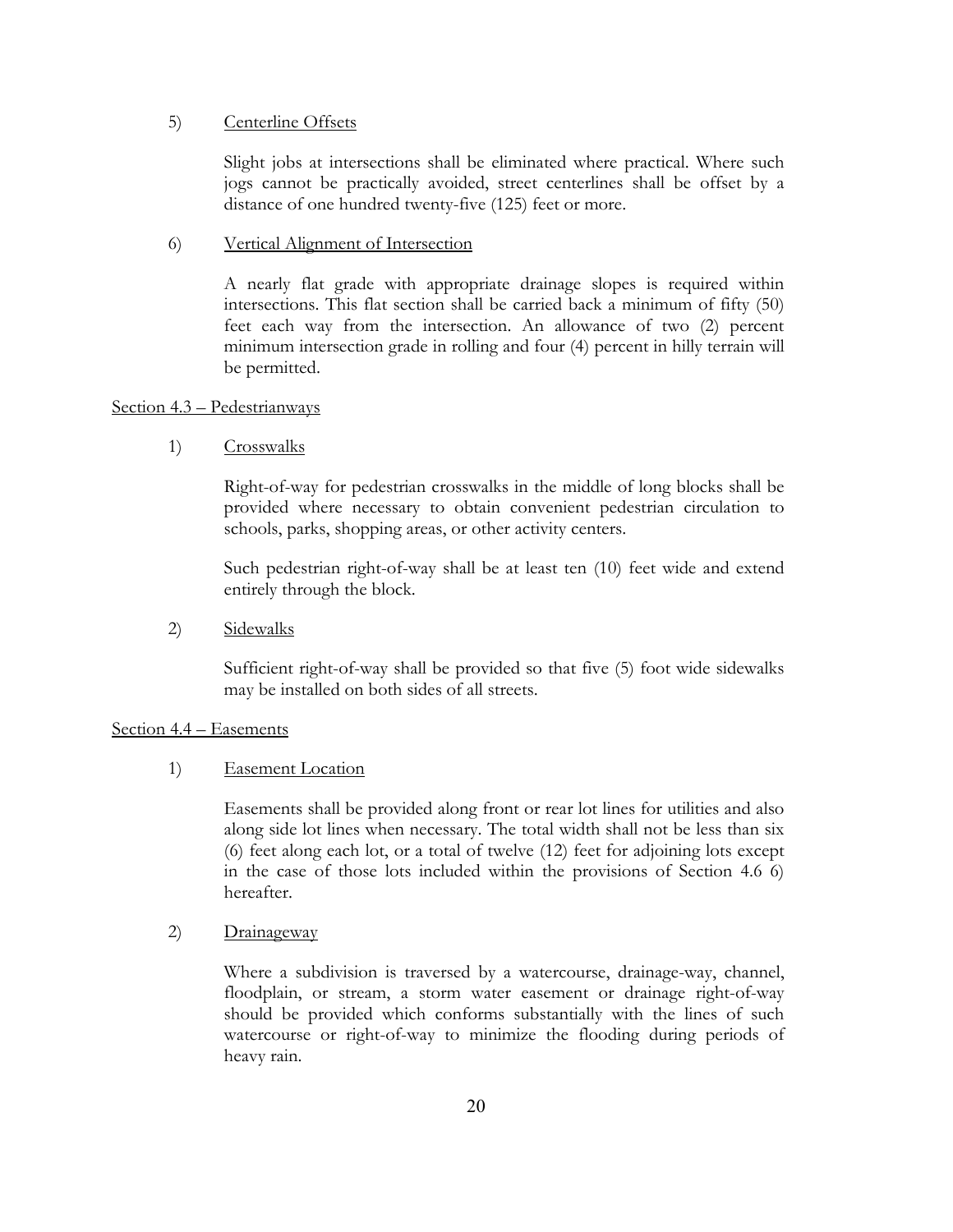The subdivider shall provide drainageway easements as required by the rules of the Ottawa County Drain Commissioner.

# Section 4.5 – Blocks

# 1) Arrangements

A block shall be designed to provide two (2) tiers of lots, except in those cases where lots back onto an arterial street, natural feature or subdivision boundary.

# 2) Minimum Length

Blocks shall not be less than five hundred (500) feet long from center of street to center of street.

# 3) Maximum Length

The maximum length allowed for residential blocks shall be approximately one thousand (1,000) feet long from center of street to center of street.

# Section 4.6 – Lots

# 1) Conform to Zoning

The lot width, depth, building setback line, and area shall not be less than the particular district requirements of the Township Zoning Ordinance, as amended, except where outlots are provided for some permitted purpose.

# 2) Lot Lines

Side lot lines shall be as close to right angles to straight streets and radial to curve streets as practical.

# 3) Width Related to Length

The depth of a lot shall not exceed three (3) times the width as measured at the building line.

# 4) Corner Lots

Corner lots shall have sufficient width so as to permit appropriate building setback from both streets or orientation to both streets. Lots abutting a pedestrian mid-block crosswalk shall be treated as corner lots.

5) Uninhabitable Areas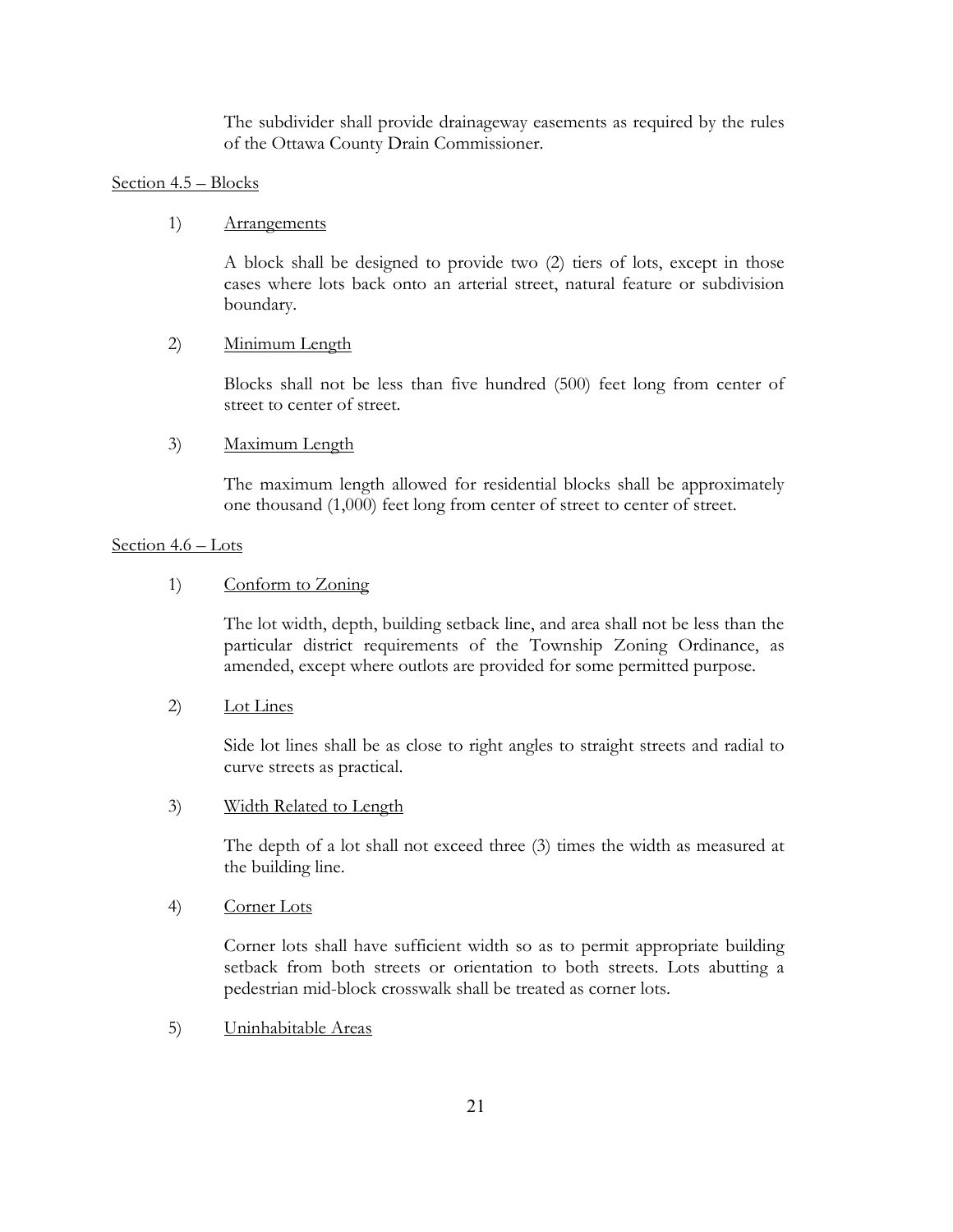Lands subject to flooding or otherwise deemed by the Planning Commission to be uninhabitable shall not be platted for residential purposes, or for uses that may in the judgment of the Planning Commission and Township Board increase the danger to health, life, or property or increase the flood hazard. Such land within a subdivision shall be set aside for other uses, such as parks or other open space.

# 6) Back-up-Lots

Lots shall back into such features as freeways, arterial streets, shopping centers, or industrial properties, except where there is a marginal access street, or unless a secondary access is provided. Such lots shall contain a landscaped easement along the rear at least twenty (20) feet wide in addition to the utility easement to restrict access to the arterial street to minimize noise and to protect outdoor living areas.

# 7) Double Frontage Lots

Lots extending through a block and having frontage on two (2) local street shall be prohibited.

# 8) Lot Frontage

All lots shall front upon a publicly dedicated street. Variances may be permitted for approved planned unit developments.

# 9) Future Arrangements

Where parcels of land are subdivided into unusually large lots (such as when large lots are required for septic tank operations), the parcels shall be divided, where feasible, so as to allow for resubdividing into smaller parcels in a logical fashion. Lot arrangements shall allow for the ultimate extension of adjacent streets through the middle of wide blocks. Whenever future resubdividing or lot splitting is to be undertaken, the plan therefor shall first be approved by the Planning Commission prior to submission to the Township Board for approval pursuant to Section 4.6 10) hereafter.

# 10) Lot Division

- a) Prohibition of Division: No lot, outlot or other parcel of land located in a recorded plat shall be further partitioned or divided unless such partition or division is first approved by the Township Board.
- b) Application for Permission: Any proprietor who desires to partition or divide a lot, outlot or other parcel of land located in a recorded plat shall first make application to the Township Board in writing on such application form or forms as shall be provided by the Township. Such application shall be filed with the Township Clerk and shall include a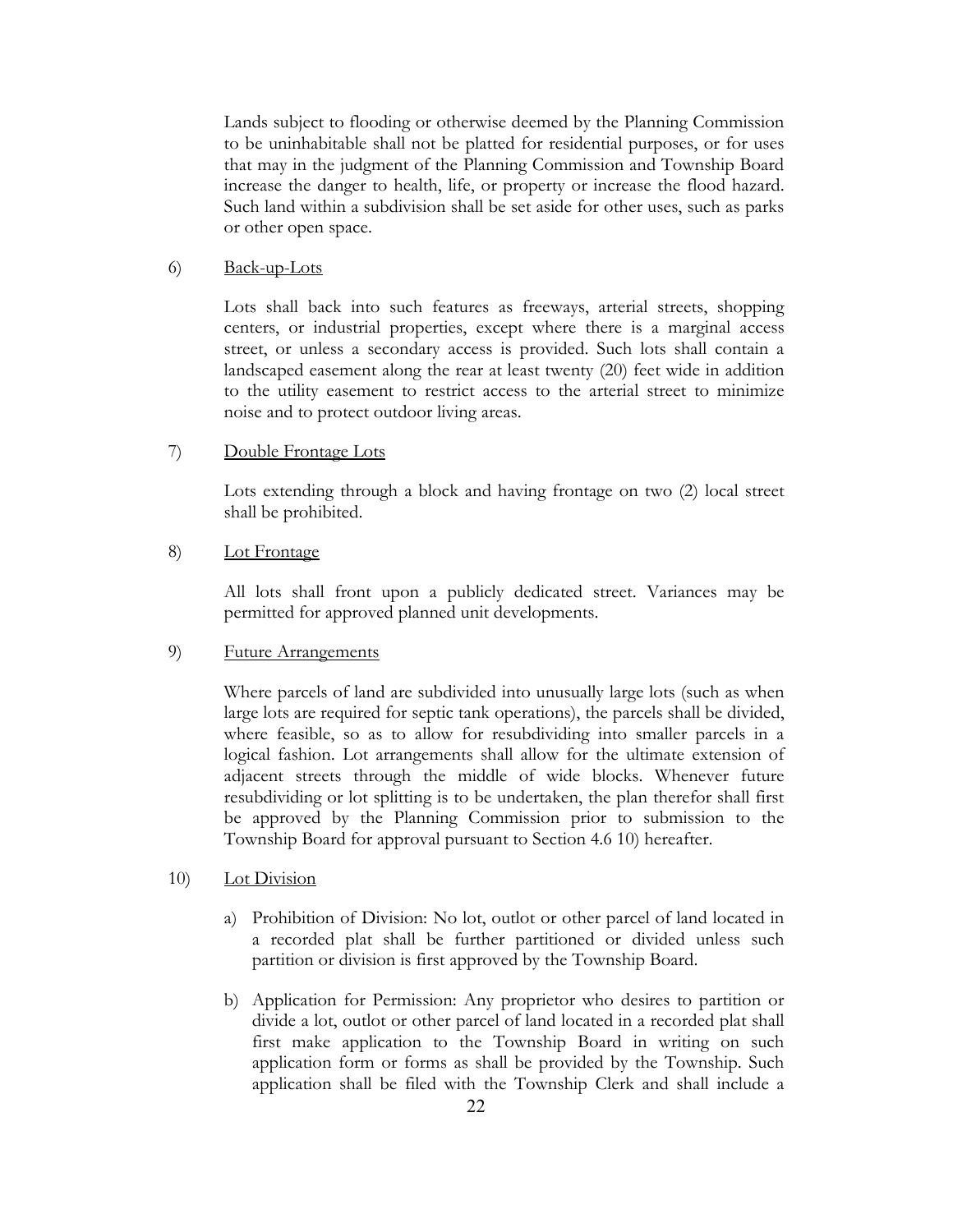detailed statement of the reasons for the requested partition or division, a sketch map or maps prepared in scale showing the proposed division or partition and all adjoining lots, streets and parcels of land and a statement from the Ottawa County Health Department indicating the effect of the proposed division or partition upon the safe operation of necessary septic tanks and wells.

- c) Building Permit: No building permit shall be issued to any proprietor or his agent or any other person, firm, association, or corporation with reference to the lot, outlot or other parcel of land which is to be divided unless the partition or division shall first have been approved by the Township Board.
- d) Division Resulting in Smaller Area: A division or partition of a lot, outlot or other parcel of land which is not served by public sewer and public water systems and which results in the creation of a parcel or parcels containing a smaller area or width than is required by the Subdivision Control Act of 1967, as amended and the Jamestown Township Zoning Ordinance, may be approved by the Township Board, in its discretion, provided the parcel or parcels created by such division or partition which are smaller than said area and width requirements are contiguous with other lots or parcels owned by the proprietor which, when added to the parcels created by such division or partition, will comply with the area and width requirements of the Subdivision Control Act of 1967 and the Jamestown Township Zoning Ordinance, as amended. If approval of any such division or partition is granted pursuant to this section, then the parcel established by the division or partition and the contiguous lot or parcel of land required to meet said area and width requirements shall be considered as one (1) building lot and parcel for all purposes.
- e) Conditions: In granting its approval for any such requested division or partition, the Township Board may condition its approval with such reasonable conditions as shall be deemed desirable by the Township Board and which are in accordance with the purposes of the Subdivision Control Act of 1967, as amended, as the same are embodied in its preamble.

#### 11) Division of Unplatted Parcel

The division of an unplatted parcel of land into two (2), three (3), or four (4) lots involving the dedication of a new street shall require the approval of the Township Board prior to taking such action. All such applications shall be made in writing and shall be accompanied by a drawing of the proposed division. The Township Board shall not approve such application nor shall a building or occupancy permit be issued in such cases until the subdivider has secured the approval of the Ottawa County Health Department and the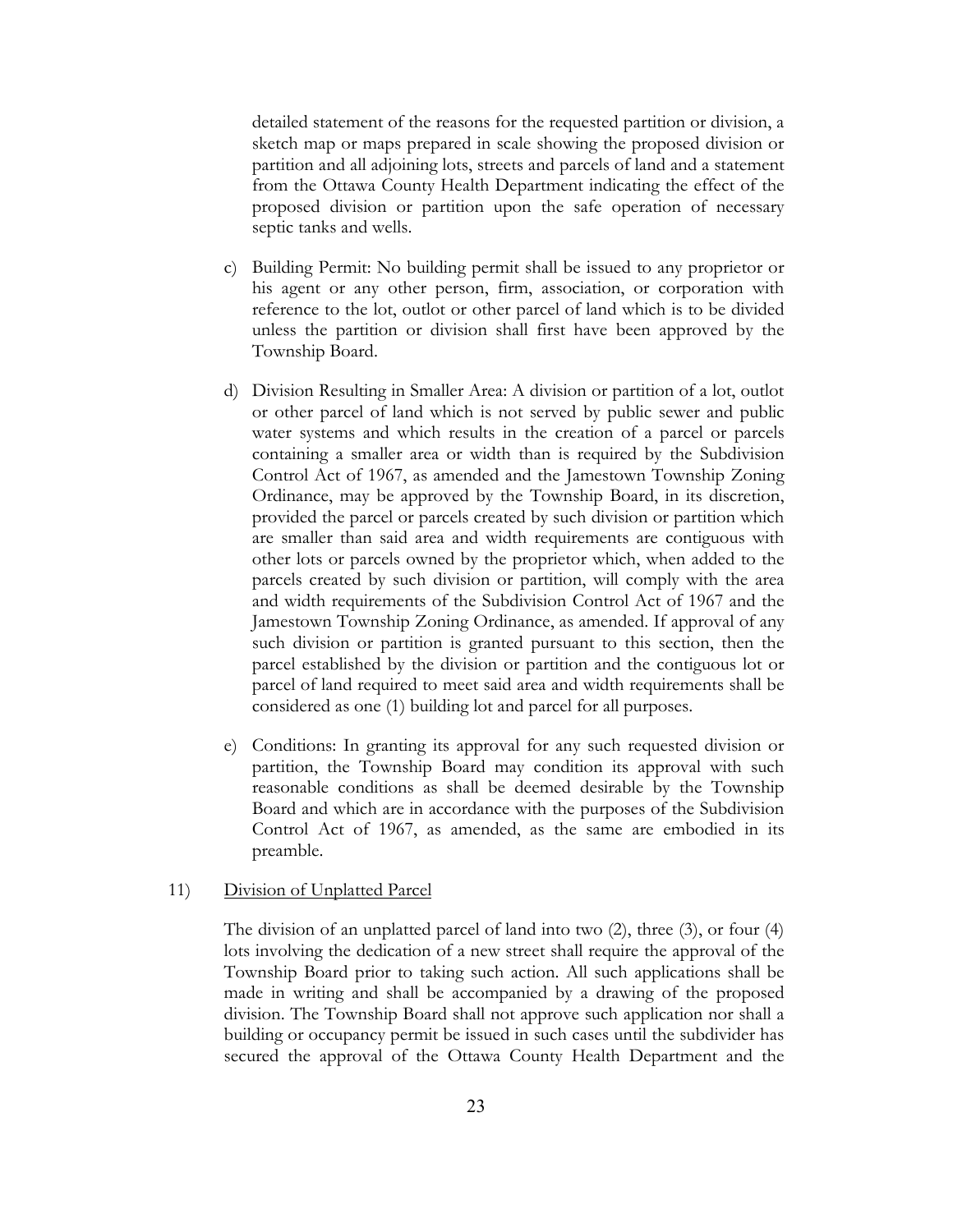Ottawa County Road Commission, and evidence of such approvals submitted to the Township Board.

# Section 4.7 – Planting Strips and Reserve Strips

1) Planting Strips

Planting strips may be required to be placed next to incompatible features such as highways, railroads, commercial, or industrial uses where necessary or desirable to screen the view from residential properties. Such screens shall be a minimum of twenty (20) feet wide, and shall not be a part of the normal roadway right-of-way or utility easement.

#### 2) Reserve Strips

a) Reserve Strips – Private

Privately held reserve strips controlling access to streets shall be prohibited.

b) Reserve Strips – Public

A one-foot reserve shall be required to be placed at the end of "stub" or "dead-end" streets which terminate at subdivision boundaries and between half streets. These reserves shall be deeded in fee simple to the Township for future street purposes.

# Section 4.8 – Public Sites and Open Spaces

1) Public Uses

When a Master Plan has been adopted by the Township and proposed park, playground, school or other public use shown on the Master Plan is located in whole or in part within a proposed subdivision, a suitable area for this purpose may be dedicated to the public or reserved for public purchase.

The Township Board may, at its option, at a later date, release any such reservation for public purchase on a showing that the lands in question are no longer needed or required for the public purpose or purposes indicated by the Master Plan.

2) Natural Features

Existing natural features which add value to residential development and enhance the attractiveness of the community (such as trees, watercourses, historic spots, and similar irreplaceable assets) shall be preserved, insofar as possible, in the design of the subdivision.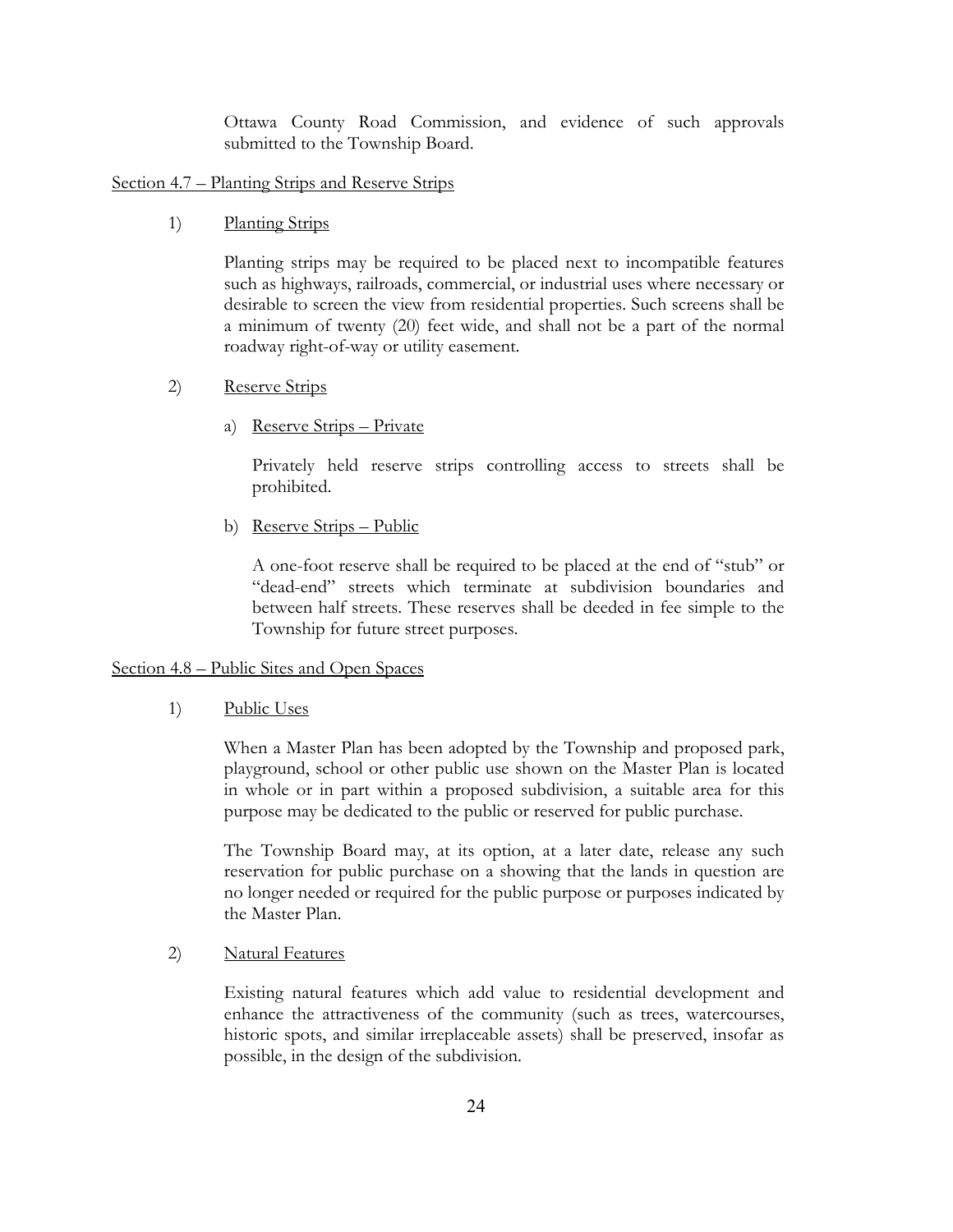# Section 4.9 – Commercial and Industrial Developments

# 1) Commercial or Industrial Modification

These subdivision design standards may be modified in accordance with Article VI in the case of subdivisions specifically for commercial or industrial development, including shopping districts, wholesaling areas, and planned industrial districts. In all cases, however, adequate provision shall be made for off-street parking and loading areas as well as for traffic circulation.

# Section 4.10 – Coordination with Zoning Approval.

In case of a development which has been approved by the Township as a planned development, cluster development or similar mechanism, the layout approved for such planned development shall be as provided for in the planned development or other approval, and shall supersede the subdivision design standards of this ordinance."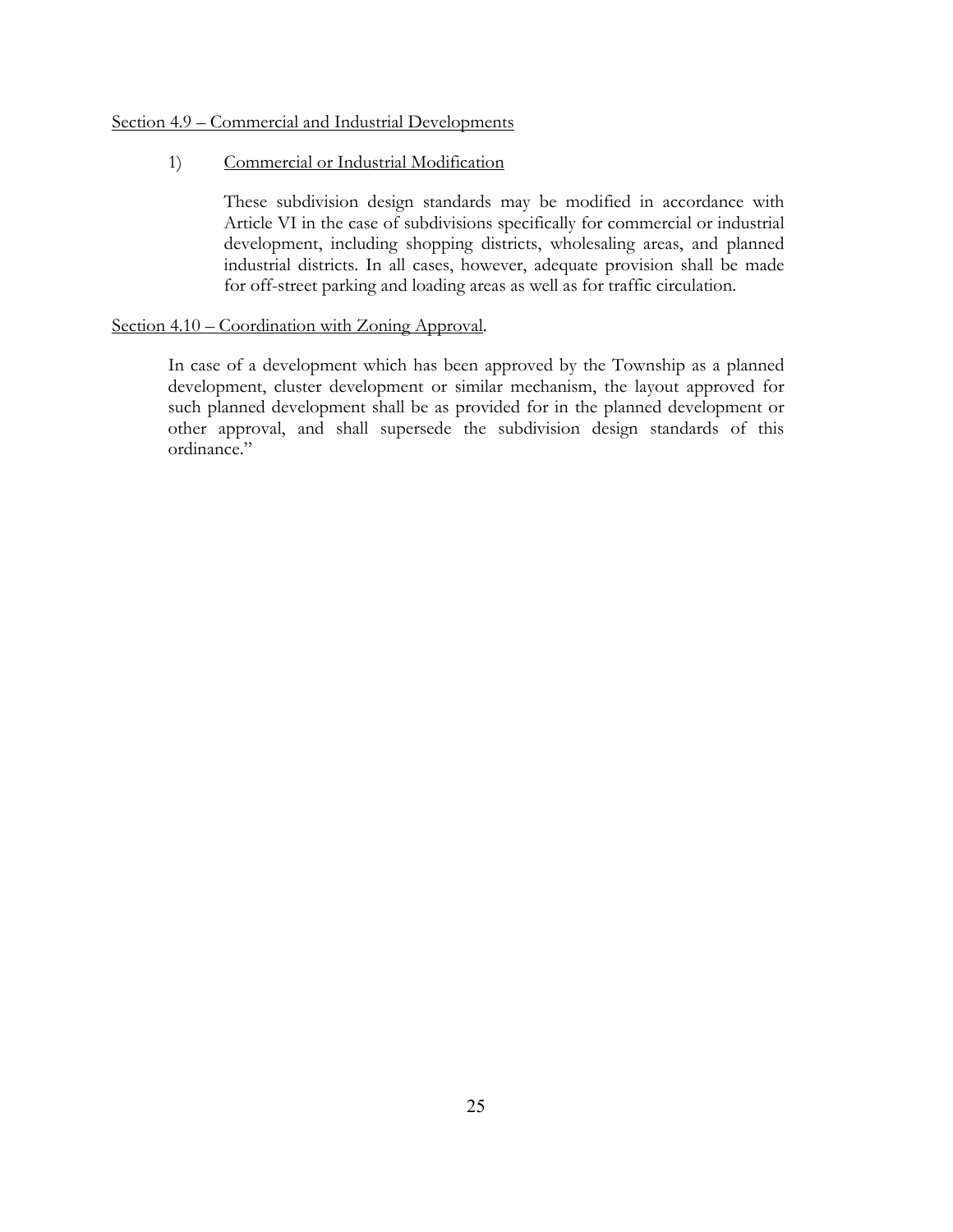# ARTICLE V

#### SUBDIVISION IMPROVEMENTS

#### Section 5.1 – Purpose

The improvements described in this Article will be required to be constructed by the subdivider as conditions for final plat approval.

#### Section 5.2 – Responsibility for Plans

- 1) It shall be the responsibility of the subdivider of every proposed subdivision to have prepared a Registered Professional Engineer or a Registered Land Surveyor, a complete set of construction plans, including profiles, cross section, specifications, and other supporting data, for the hereinafter required streets, utilizes, storm drainage, and other facilities. Such construction plans shall be prepared in conjunction with the final plat. Construction plans are subject to approval by the approving bodies listed in Article III, Section 3.3 and shall be prepared in accordance with the standards or specifications of the respective body.
- 2) Upon completion of the required improvements, one (1) complete copy of as-built engineering plans for each required public improvement shall be filed with the Township Clerk. Other requirements and procedures in the submittal of final plats shall be as provided in Section 3.3.

# Section 5.3 – Required Improvements

- 1) Every subdivider shall be required to install the following public and other improvements in accordance with the provisions of Section 5.3 a) through 5.3 n) of this Ordinance.
	- a) Monuments

Monuments shall be set in accordance with the State Subdivision Control Act of 1967, Act No. 288 of the Public Acts of 1967 (Section 125), and the rules of the State Department of Treasury.

b) Streets, Roads and Alleys

All streets, roads and alleys shall be constructed in accordance with the standards and specifications adopted by the Ottawa County Road Commission.

c) Curbs and Gutters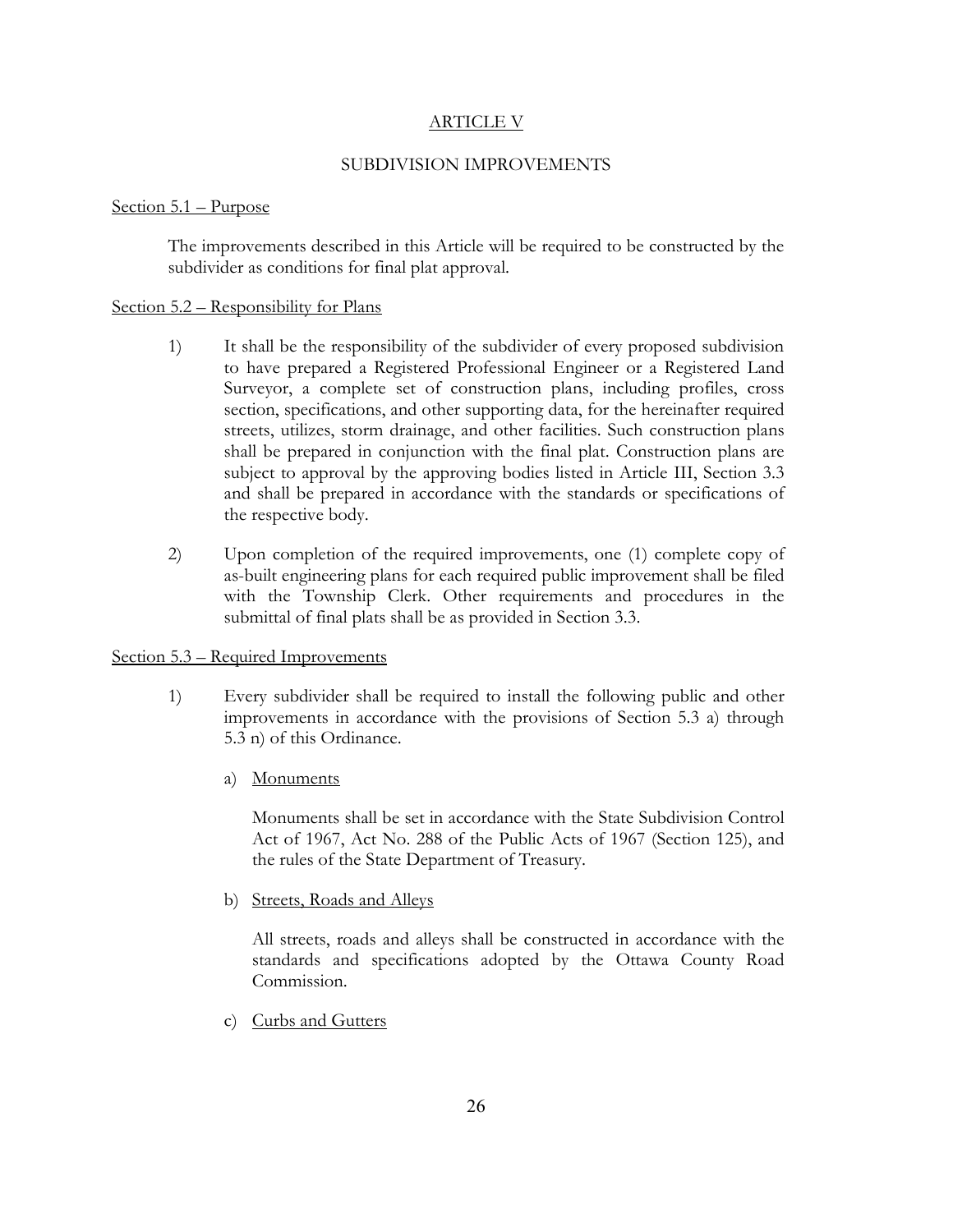Curbs and gutters may be required and shall be constructed in accordance with the standards and specifications adopted by the Ottawa County Road Commission.

d) Installation of Public Utilities

All telephone and electrical utilities shall be installed underground. In addition, all public utilities and driveways shall be installed in accordance with the Subdivision Control Act and the rules of the Michigan Public Service Commission as amended.

e) Driveways

All driveway openings in curbs shall be as specified by the Department of State Highways and Transportation on State and Federal roads and as specified by the Ottawa County Road Commission for all other roads in the Jamestown Township.

- f) Storm Drainage
	- (1 An adequate storm drainage system including necessary storm sewers, drain inlets, manholes, culverts, bridges, and other appurtenances, shall be require in all subdivisions. The requirements for each particular subdivision
	- (2 Construction of storm drainage systems shall be in accordance with the standards and specifications adopted by the Ottawa County Drain Commissioner. All proposed storm drainage construction plans for the proposed plats shall be approved by the Ottawa County Drain Commissioner.
- g) Water Supply System

A water supply system shall be provided by one or more of the following alternatives:

(1 With respect to every new plat with an average density greater than one (1) dwelling unit per acre, and every commercial/industrial plat within 2,640 feet of public water, a public water system shall be provided within the plat by the developer. The measurement of the 2,640 feet shall be made along the shortest route using street and other public rights-of-ways from any point of the proposed plat to the nearest public water main. The water system shall include valves, hydrants, and other appurtenances, and laterals to each buildable lot from the water line to the edge of the street right-ofway. This water system shall be designed and constructed in accordance with all requirements of the Township, Ottawa County,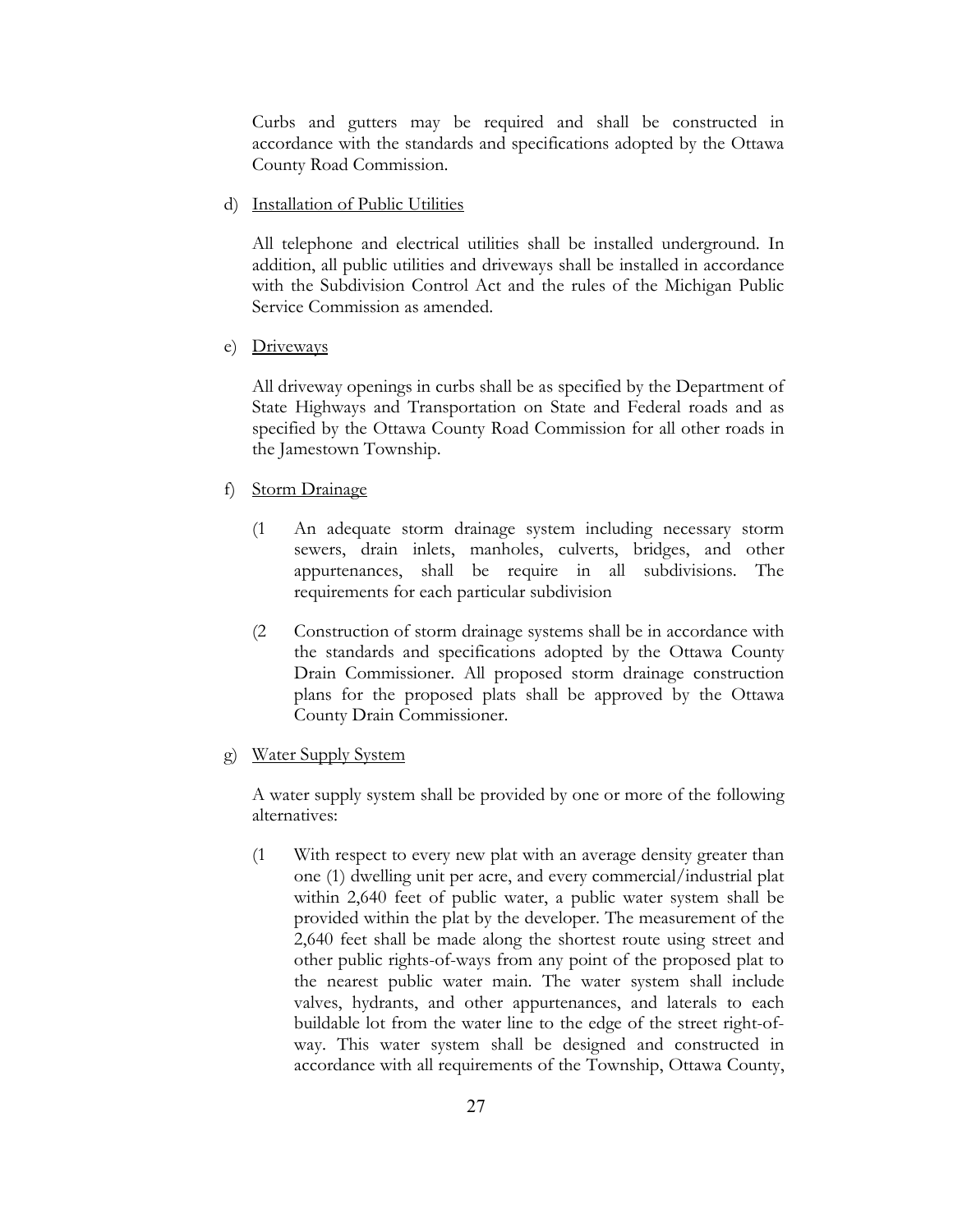and the State of Michigan, and any requirements imposed by any contract which the Township has for the operation and maintenance of its water system, including Township policies concerning the pressure of system and the manner of connection.

The plans and specifications for the water distribution shall be approved in advance of construction in writing by the Township.

- (a If public water is adjacent to the plat, the water system provided shall be connected to the public water by the developer at the developer's sole expense.
- (b If public water is within 1,320 feet from any point of the plat, then the developer shall pay 100% of the cost to extend the public water system to a connection point with the water system being constructed for the plat. The public water extension shall be sized as shall be reasonably required by the Township. The Township and the developer shall enter into a contract on reasonable terms pertaining to the design, acquisition, construction, and completion of this public water extension, reimbursement to the developer as other parties connect to this public water extension and other pertinent matters. After such extension is completed, the water system shall be connected to the public water extension.
- (c If public water is not adjacent to and is not required to be extended to the plat as provided in the preceding paragraph (b, then the water system constructed within the plat shall be capped in such reasonable manner as is satisfactory to the Township. On-site individual well systems may be utilized as long as these wells comply completely with all requirements of Ottawa County Health Department, the State of Michigan, and its agencies and the Township.

If public water is not adjacent to the plat and is not going to be immediately extended to the plat as provided above, then the Township Board may, in its discretion, require that the developer execute a contract with the Township agreeing to the imposition of a special assessment on the lands included within the plat to cover a fair share of the costs of extending water lines to the plat. This contract shall be in such form as shall be necessary, in the reasonable opinion of the Township, to effectuate the purposes of this provision.

(2 If the proposed plat is further than 2,640 feet away from an existing public water supply line, the water distribution system may, with the approval of the Township Board after consultation with the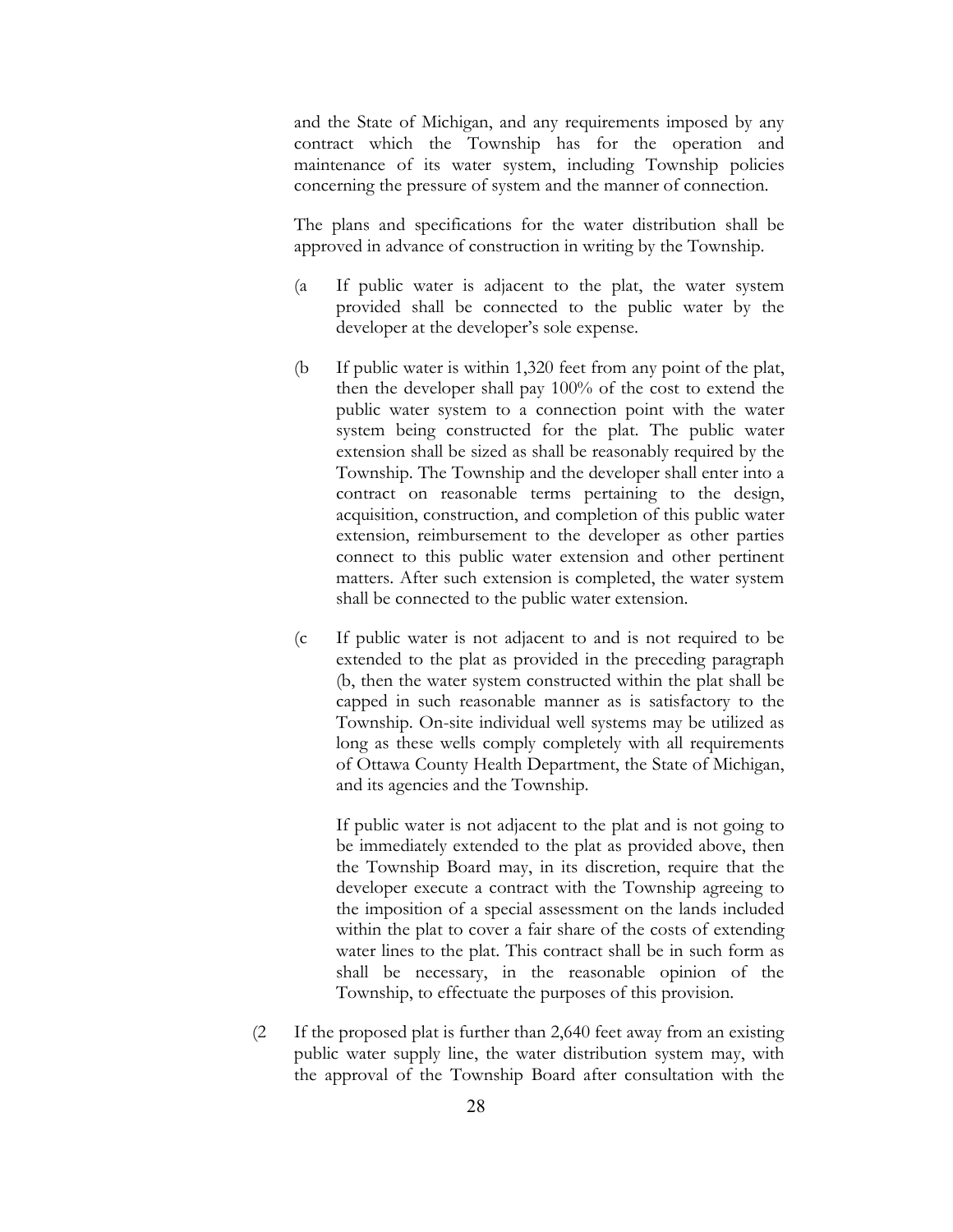Planning Commission, the township Engineer, the Ottawa County Health Department, be connected to a central well or wells to be provided by the subdivider. Such well or wells shall be in conformance with all requirements of Ottawa County, the Michigan Department of Public Health, and the Township. The Township may, at its option, choose to operate and maintain such system; or, in the alternative, the Township can delay assuming operation and maintenance of such system until a later date. At such time as water transmission lines are adjacent to the subdivision, use of the central water system shall cease and terminate and connection shall be made forthwith to the water transmission lines at the expense of the subdivider.

h) Sanitary Sewer System

A sanitary sewer system, or septic tank shall be provided by one or more of the following alternatives:

(1 With respect to every new plat with an average density greater than one (1) dwelling unit per acre, and every commercial/industrial plat within 2,640 feet of public sewer, a sanitary sewer system shall be provided within the plat by the developer. The measurement of the 2,640 feet shall be made along the shortest route using street and other public rights-of-ways from any point of the proposed plat to the nearest public sewer. The sanitary sewer system shall include lift stations and other appurtenances and laterals to each buildable lot from the sewer line to the edge of the street right-of-way. This sanitary sewer system shall be designed and constructed in accordance with all requirements of the Township, Ottawa County, and the State of Michigan, and any requirements imposed by any contract which the Township has for the operation and maintenance of its sanitary sewer system or the treatment and disposal of its sewage, including Township policies concerning the type of system and the manner of connection.

The plans and specifications for the sanitary service system shall be approved in advance of construction in writing by the Township.

- (a If public sewer is adjacent to the plat, the sanitary system provided shall be connected to the public sewer by the developer at the developer's sole expense.
- (b If public sewer is within 1,320 feet from any point of the plat, then the developer shall pay 100% of the cost to extend the public sewer to a connection point with the sanitary sewer collector system being constructed for the plat. The public sewer extension shall be sized as shall be reasonably required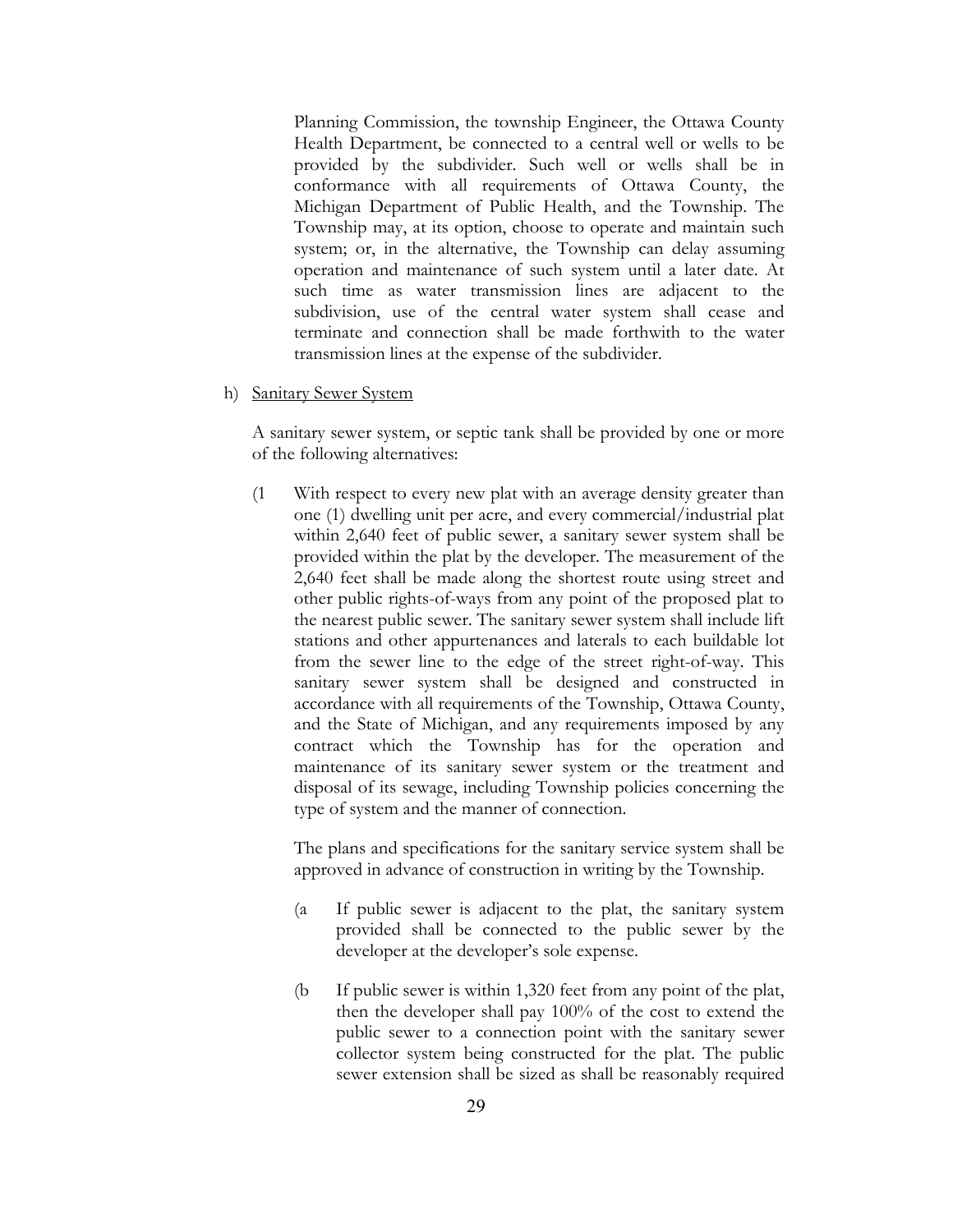by the Township. The Township and the developer shall enter into a contract on reasonable terms pertaining to the design, acquisition, construction, and completion of this public sewer extension, reimbursement to the developer as other parties connect to this public sewer extension and other pertinent matters. After such extension is completed, the sanitary system shall be connected to the public sewer extension.

(c If public sewer is not adjacent to and is not required to be extended to the plat as provided in the preceding paragraph (b, then the sanitary sewer system constructed within the plat shall be capped in such reasonable manner as is satisfactory to the Township. On-site sewage septic systems may be utilized as long as these wells comply completely with all requirements of Ottawa County Health Department, the State of Michigan, and its agencies and the Township.

If public sewer is not adjacent to the plat and is not going to be immediately extended to the plat as provided above, then the Township Board may, in its discretion, require that the developer execute a contract with the Township agreeing to the imposition of a special assessment on the lands included within the plat to cover a fair share of the costs of extending sanitary sewer lines to the plat. This contract shall be in such form as shall be necessary, in the reasonable opinion of the Township, to effectuate the purposes of this provision.

- (2 Plats not located within 2,640 feet (measured as provided above) of a public sewer may be developed with on-site sewage septic systems as long as these systems comply completely with all of the requirements of Ottawa County and its agencies, the State of Michigan, and its agencies and the Township. In each such instance, the developer shall execute a contract with the Township agreeing to the imposition of a special assessment to cover the costs of constructing appropriate sewer lines, lift stations, and other sanitary sewer system appurtenances within the plat, as well as a fair share of the cost of extending public sewer to serve the Development. This contract shall be in such form as shall be necessary, in the reasonable opinion of the Township, to effectuate the purposes of this provision.
- i) Street Name Signs

Street name signs shall be installed in the appropriate locations at each street intersection in accordance with the requirements of the Ottawa County Road Commission.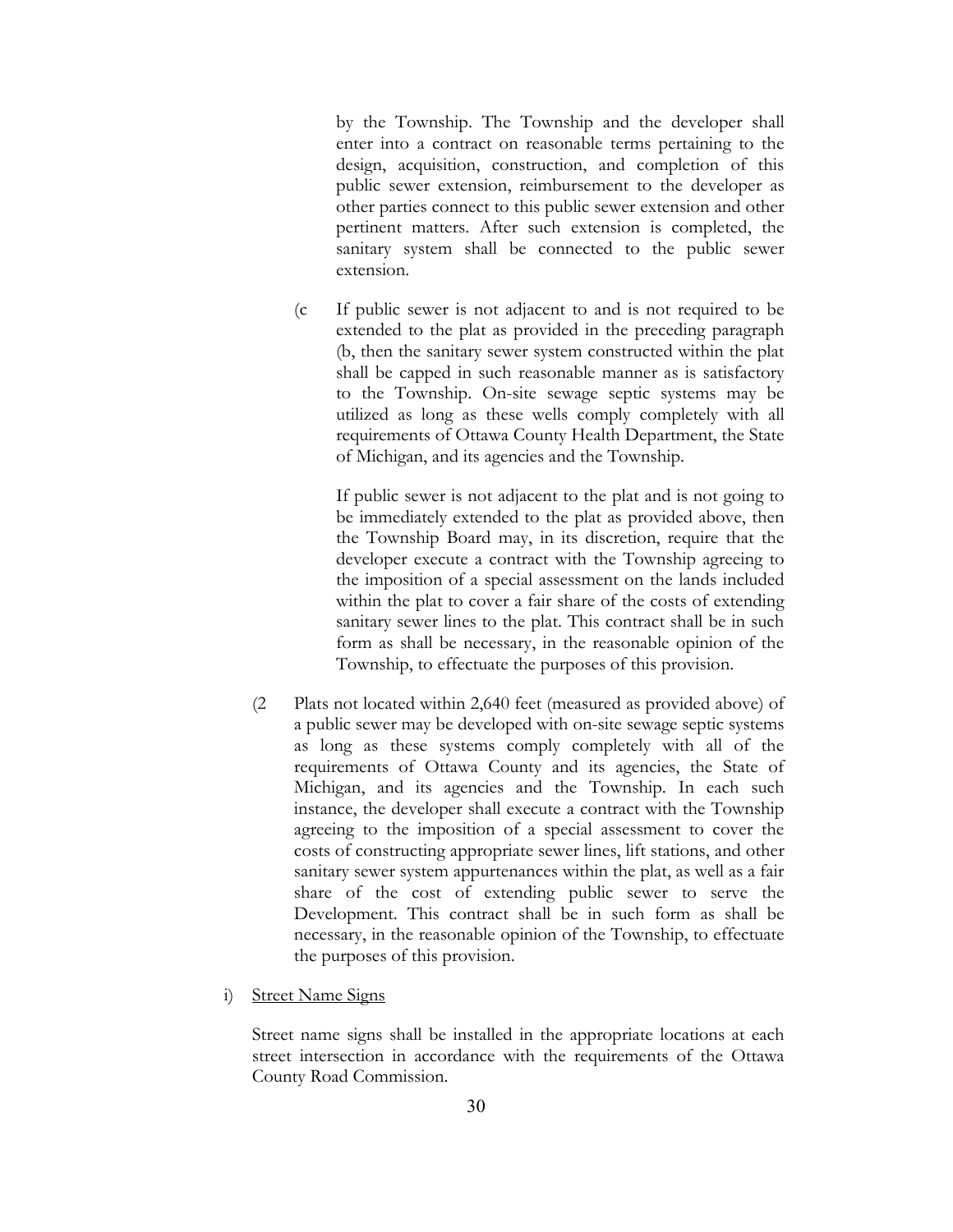- j) Sidewalks and Crosswalks
	- (1 Where the average width of lots, as measured at the building setback line, is one hundred ten (110) feet of less, sidewalks shall be required on one side of the street. Sidewalks shall be required on both sides of the street where the density of the development and the expected traffic volume may present a hazard to the safety of pedestrians. Where the average width of lots, as measured at the building setback line, is over one hundred (100) feet, the requirement for sidewalks on one side may be waived by the Township.
	- (2 Crosswalks, when required by Section 4.3 1), shall have easements at least ten (10) feet in width and include a paved, bituminous or concrete walk of at least five (5) feet in width, located generally along the centerline of the easement, dedicated as a public pedestrian walkway.
	- (3 Sidewalks shall be concrete and a minimum of five (5) feet in width. Sidewalks and cross walks shall be constructed in accordance with the standards and specifications adopted by the Ottawa County Road Commission.
- k) Street Lighting

Street lights shall be required to be installed every five hundred (500) feet and at all intersections in the subdivision. All such lighting shall comply with all applicable Township ordinances as well as the requirements of the public utility providing such lighting.

l) Greenbelts

Where it is generally necessary for the protection of residential properties to have greenbelts or landscaped screen plantings located between a residential development and adjacent major arterial streets, said greenbelts or landscaped screen plantings shall be provided.

m) Traffic Control Signs

Traffic control signs and/or warning devices shall be installed as may be determined necessary by the Ottawa County Road Commission.

n) Street Trees

Street tress shall be provided as required by the Planning Commission, and as follows;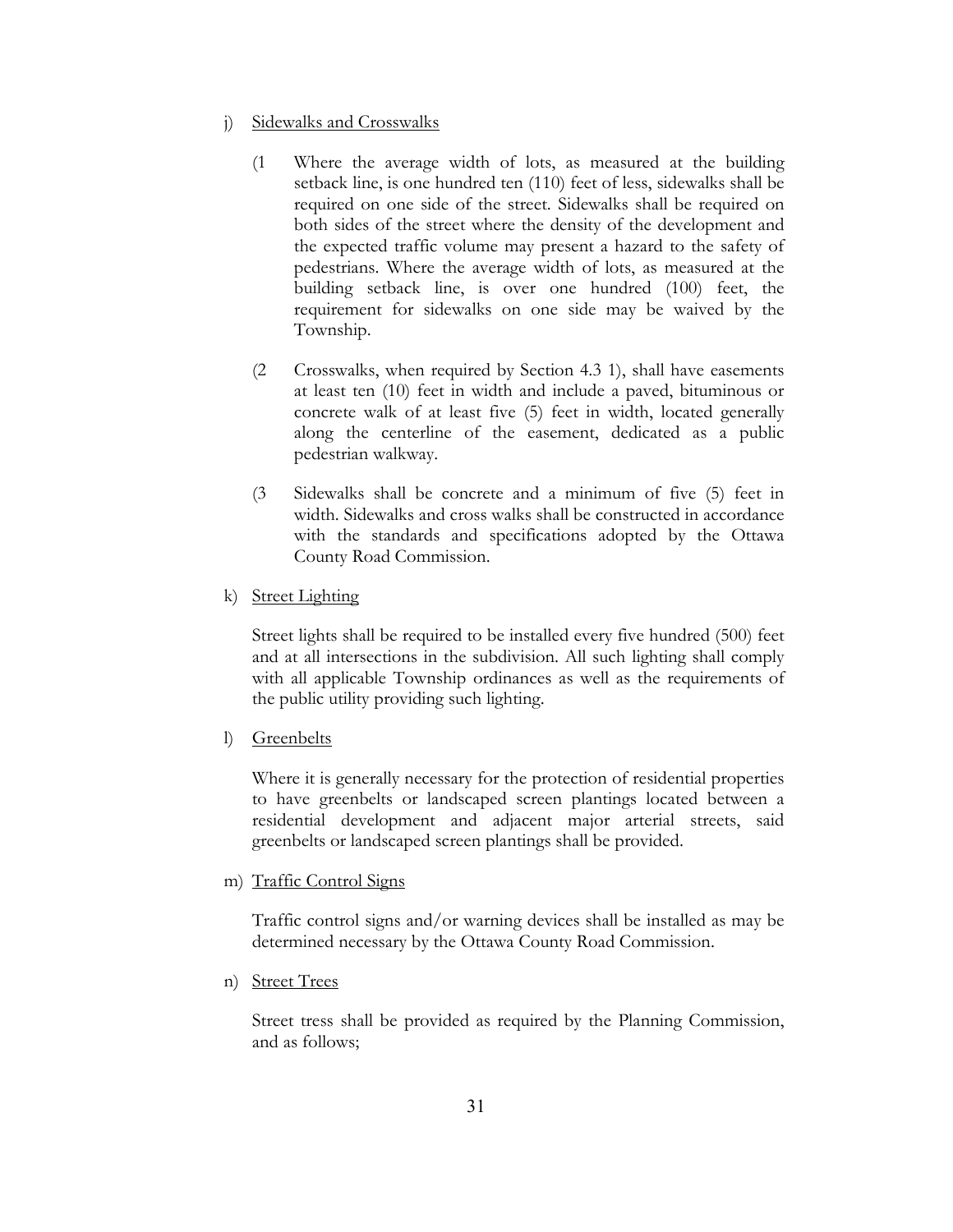(1 Species. The trees should be species which are most resistant to damage and disease in this part of the country and which are not likely to cause interference with underground utilities, street lighting or street pavements. Oaks, honey locust, and hard maples are examples of long lived trees considered acceptable. The following are the common names of tree species that are considered unacceptable;

| Box Elder      | White Pine          |
|----------------|---------------------|
| Tree of Heaven | Mulberry            |
| Birch          | Black Walnut        |
| Catalpa        | <b>Black Locust</b> |
| Russian Olive  | Hawthorn            |
| Female Ginkgo  | Horsechestnut       |
| Osage Orange   | Hickory             |
| Mulberry       | Silver Maple        |
| Cottonwood     | American Elm        |
| Poplar, Aspen  | Siberian Elm        |
| Cherry, Plum   | Slippery Elm        |
| Willow         | Red Elm             |
|                |                     |

- (2 Location. On each side of the street, shade trees shall be placed in a planned pattern and consistent manner. Trees shall be placed at a distance no greater than will allow an approximately ten foot gap between branch tips when the trees are fully grown. No tree shall be planted closer than 18 feet to any streetlight pole. Approaches to buildings should be considered when locating trees.
- (3 Tree Size. Street trees shall be at least one and one half  $(1 \frac{1}{2})$ inches in diameter at the trunk when planted. Any tree which dies within two (2) years after planting shall be replaced by the subdivider.
- (4 Number. A minimum of one (1) tree shall be planted for every fifty (50) feet of frontage along each street. There shall be a minimum of one (1) tree per interior lot and at least two (2) trees shall be provided for a corner lot.
- (5 Waivers from the above required number of trees may be granted upon the recommendation of the Building Inspector. Such waiver shall be granted only if there are naturally occurring trees growing on the lot which, in the opinion of the Building Inspector, comply with these regulations and at the time of granting of an occupancy permit for the lot, are no longer in danger of damage or destruction due to construction activity.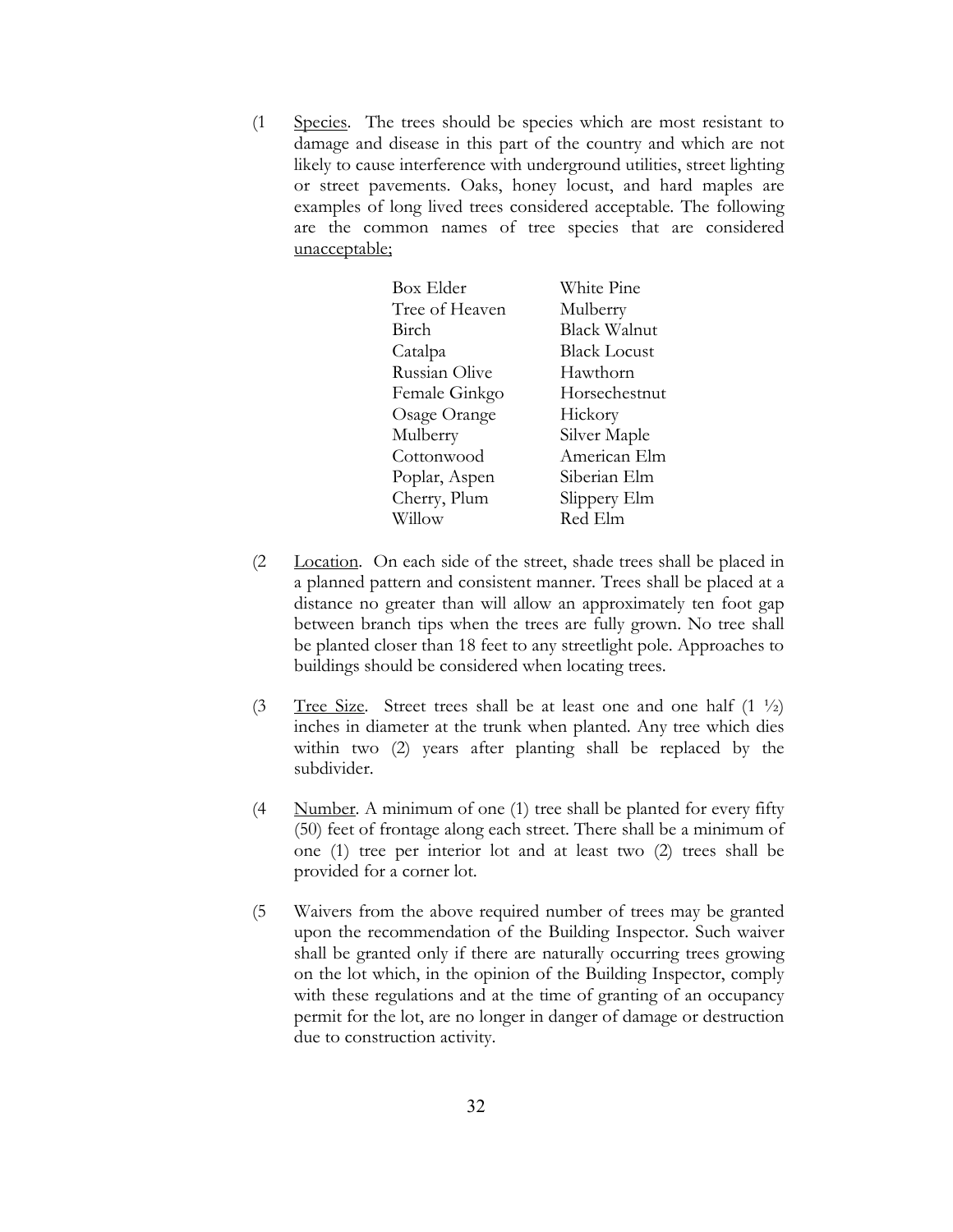#### Section 5.4 – Guarantee of Completion of Improvements Required by the Township

# 1) Guarantee Arrangements, Exceptions

The construction of all improvements required by this Ordinance shall be completed by the subdivider and approved by the Township Board prior to final plat approval. In lieu of the actual installation and approval of all public improvements required by this Ordinance prior to final plat approval, the Township Board may, in its discretion, for those requirements which are over and beyond the requirements of the Ottawa County Road Commission, Ottawa County Drain Commissioner, or any other agency responsible for the operation and maintenance of the applicable public improvements, permit the subdivider to guarantee completion of such required improvements in one or a combination of the following arrangements. In each instance where the subdivider is to guarantee completion of required improvements, the Township and the subdivider shall enter into a written agreement specifying in detail the nature of the required improvements, the time in which these improvements are to be completed, provisions for checking or inspecting the construction of each such improvement to determine its conformity to the submitted construction plans and specifications, and the nature of the financial guarantee of performance which is to be provided by the subdivider for each such improvement. The Township Board may, on recommendation from the Planning Commission, waive financial guarantees of the completion of required improvements in the case of sidewalks, street lights, or street trees.

#### 2) Financial Guarantees Shall be Provided as Follows:

- a) Performance or Surety Bond
	- (1 Accrual

The bond shall accrue to the Township and shall cover the full cost of constructing and installing the specific public improvement and, where applicable, placing the specific public improvements in operation.

- (2 The bond shall be in an amount equal to the total estimated cost for completing construction and installation of the specific public improvement, including contingencies as estimated by the Township Board, as well as, where applicable, the total estimate of the cost of placing the specific public improvement in operation, including contingencies, as estimated by the Township Board.
- (3 Term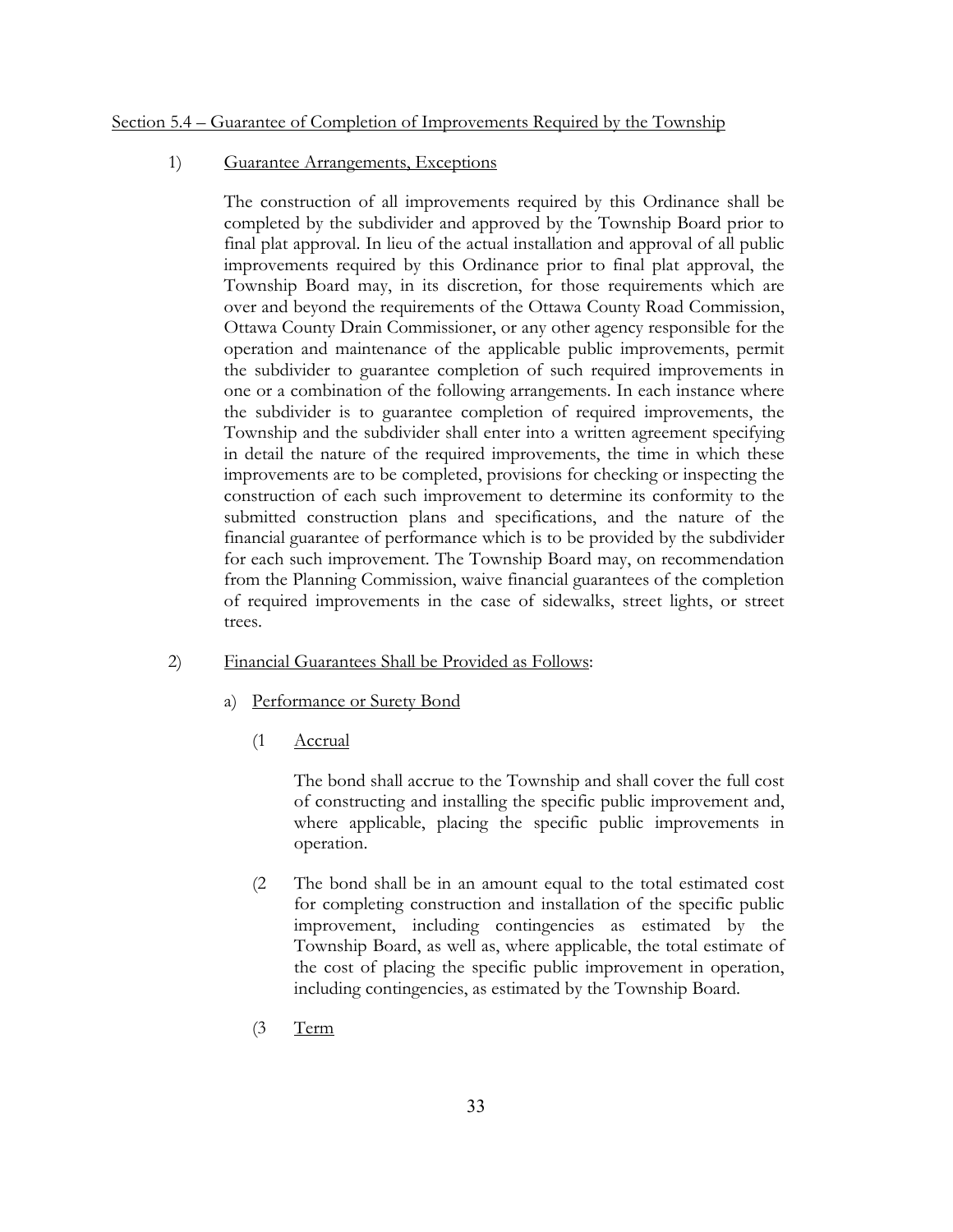The term of the bond shall be for such period as shall be specified by the Township Board.

(4 Bonding or Surety Company

The bond shall be written by a surety company authorized to do business in the State of Michigan acceptable to the Township.

# b) Cash Deposit, Certified Check, Negotiable Bond, or Irrevocable Bank Letter of Credits

(1 Treasurer, Escrow Agent or Trust Company

A cash deposit, certified check, negotiable bond, or an irrevocable bank letter of credit, as approved by the Township Board, shall be deposited with the Township. Such deposit shall be made pursuant to a written escrow agreement between the subdivider and the Township. The escrow agreement may provide that the deposit be held by the Township Treasurer or, in the alternative, subject to approval by the Township Board, that the deposit be held by a State or National banking corporation.

(2 Dollar Value

The cash deposit, certified check, negotiable bond, or irrevocable bank letter of credit shall be in an amount equal to the total estimated cost of construction and installation of the specified public improvement including contingencies, as estimated by the Township Board.

 $(3$  Term

The deposit shall be retained by the Township Board for a period to be specified by the Township Board.

c) The agreement between the Township and the subdivider may provide that the amount of the bond provided pursuant to subsection a) above or the deposit provided pursuant to subsection b) above be progressively reduced as the specified public improvements is completed.

# 3) Penalty in Case of Failure to Complete the Construction of a Public **Improvement**

In the event the subdivider shall, in any case, fail to complete a public improvement within the period of time specified in his agreement with the Township for the completion of said public improvements, the Township Board may, at its option, proceed to have the public improvement completed. The agreement between the subdivider and the Township shall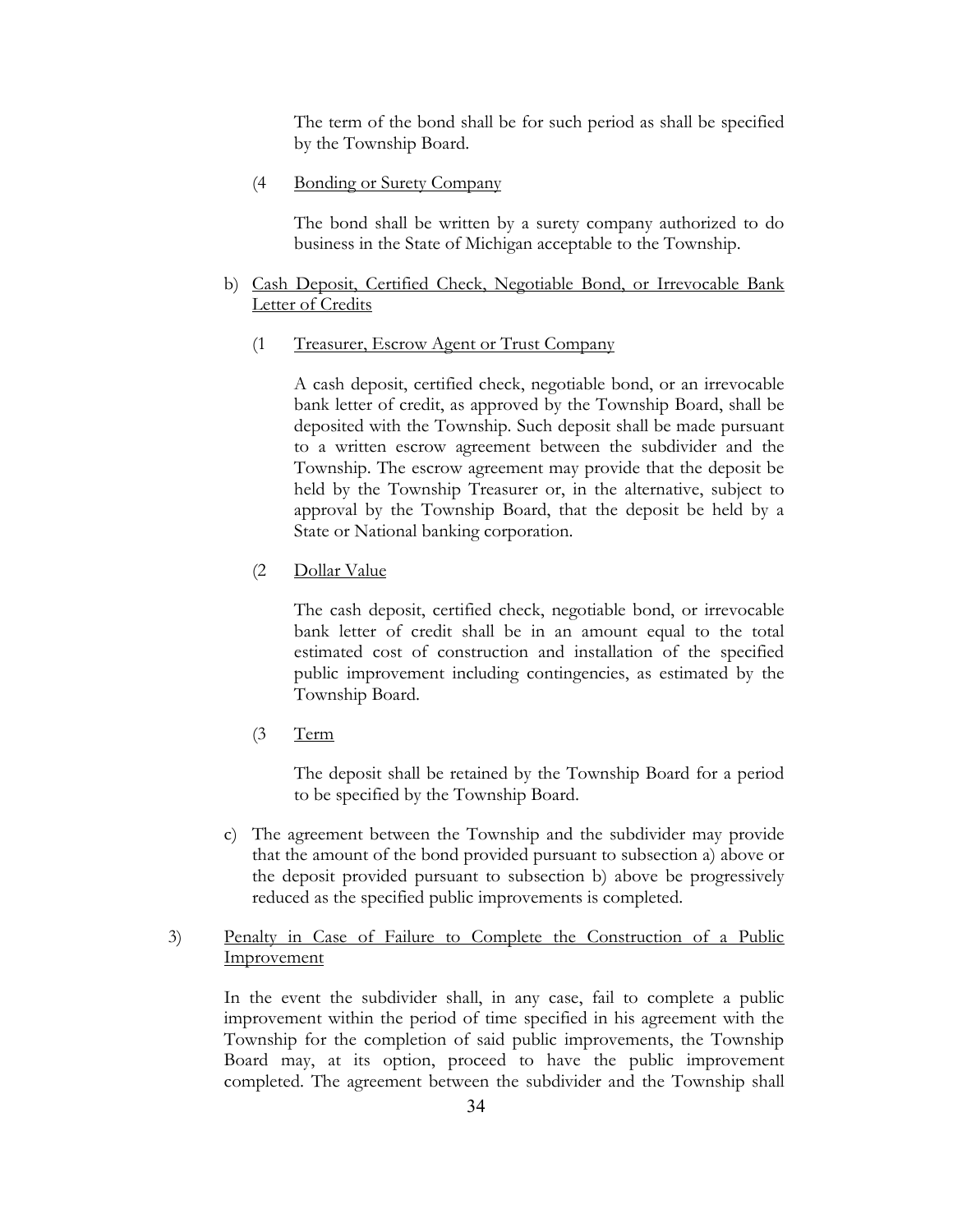provide that all costs and expenses incurred by the Township in completing the public improvement shall be reimbursed from the bond or deposit provided pursuant to subsection 2) a) or 2) b) above.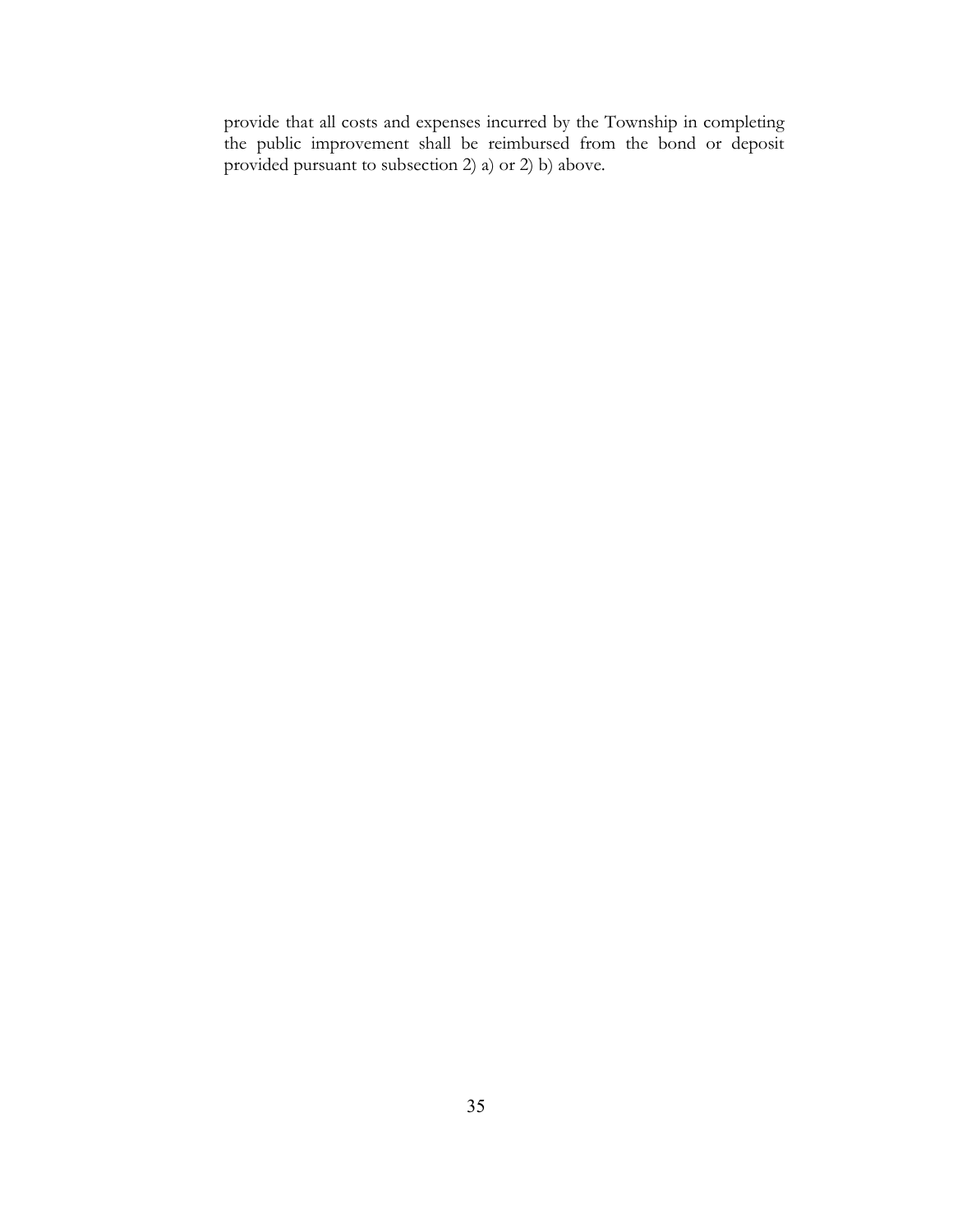#### ARTICLE VI

#### VARIANCES

#### Section 6.1 – General

The Township Board may, on written application from the subdivider and after receipt of a recommendation from the Planning Commission, grant a variance from the provisions or requirements of this Ordinance which are under the Board's control. A public hearing shall be held by the Planning Commission prior to making its recommendation to the Township Board. Notice of this hearing shall be given in the same manner as is provided in the Township Rural Zoning Act, Michigan Act 184 of 1943, as amended, with respect to the adoption or amendment of a Township Zoning Ordinance. No variance shall be recommended by the Planning Commission or granted by the Township Board unless there is a finding:

- 1) That there are such special circumstances or conditions affecting the property in question such that strict application of the provisions or requirements of this Ordinance would clearly be impracticable or unreasonable.
- 2) The granting of the variance will not be detrimental to the public welfare of injurious to other property in the areas in which the subdivision is situated.
- 3) That the variance will not violate the provisions of the Subdivision Control Act, as amended.
- 4) That the variance will not have the effect of nullifying the interest and purpose of this Ordinance and the Master Plan.

After the completion of the public hearing, the Planning Commission shall make a written recommendation to the Township Board which shall include its findings and specific reasons for its recommendation. On receipt of such written recommendation, the Township Board shall act to either grant or deny the variance.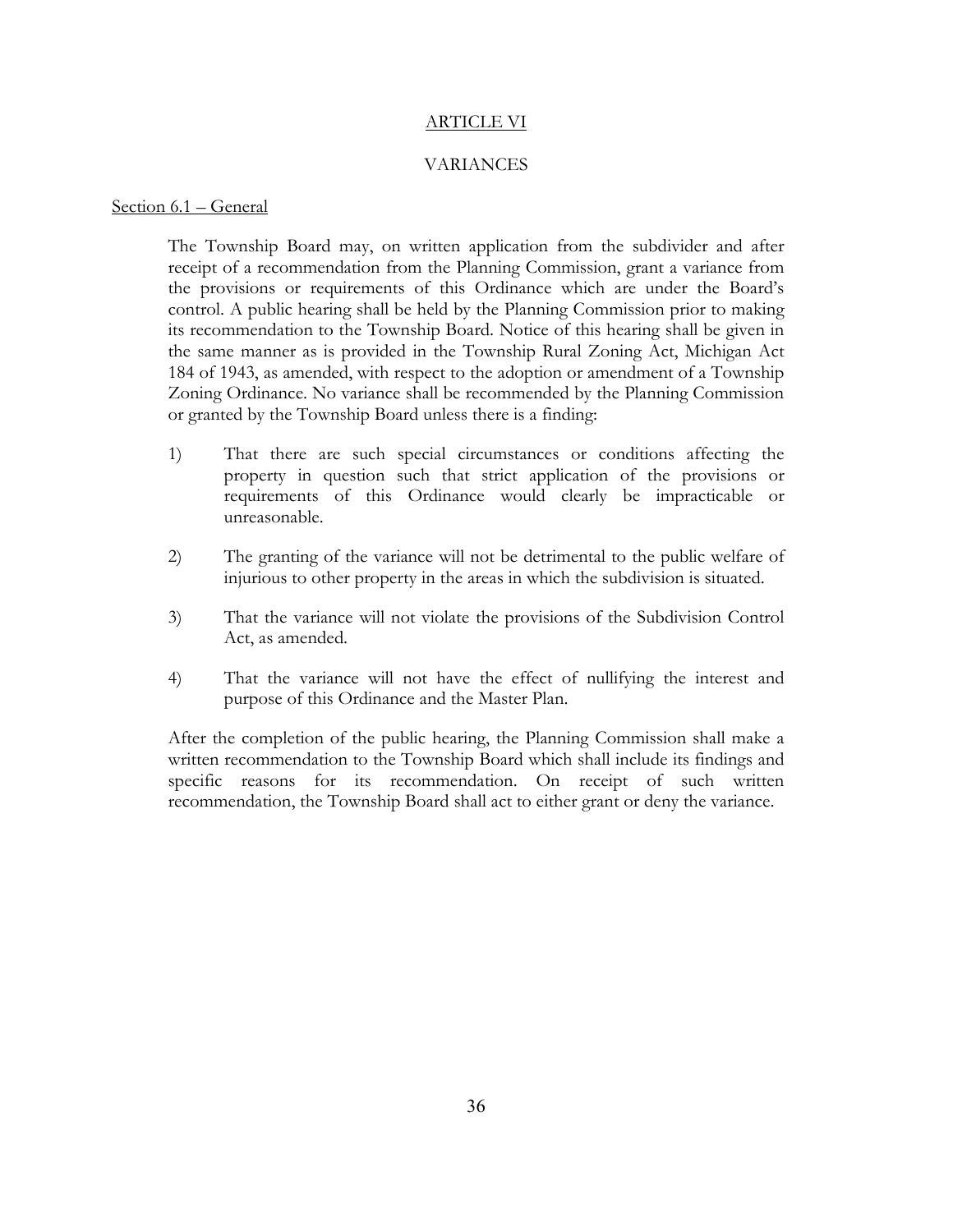#### ARTICLE VII

# ENFORCEMENT AND PENALTIES FOR FAILURE TO COMPLY WITH THIS ORDINANCE

#### Section 7.1 – Enforcement

No plat required by this Ordinance or the Subdivision Control Act, as amended, shall be admitted to the public land records of the County or received or recorded by the Ottawa County Register of Deeds, until such plat has received final approval by the Township Board. No public board, agency, commission, official or other authority shall proceed with the construction of, or authorize the construction of, any of the public improvements required by this Ordinance (unless such public improvement shall have already been accepted, opened or otherwise received the legal status of a public improvement prior to the adoption of this Ordinance) unless such public improvement shall comply in its location and in all other respects with the requirements of this Ordinance.

# Section 7.2 – Penalties

Penalties for failure to comply with the provisions of this Ordinance shall be as follows: Violation for any of the provisions of this Ordinance or failure to comply with any of its requirements shall constitute a misdemeanor. Any person who violates this Ordinance or fails to comply with any of its requirements shall, upon conviction thereof, be fined not more than one hundred dollars (\$100) or imprisoned for not more than thirty (30) days, or both. Each day such violation continues shall be considered a separate offense. The land, owner, tenant, subdivider, builder, public official or any other person who commits, participates in, assists in, or maintains such violation may each be found guilty of a separate offense and suffer the penalties herein provided. Nothing herein contained shall prevent the Township Board or any other public official or private citizen from taking such lawful action as is necessary to restrain or prevent any violation of this Ordinance or of the Subdivision Control Act, as amended.